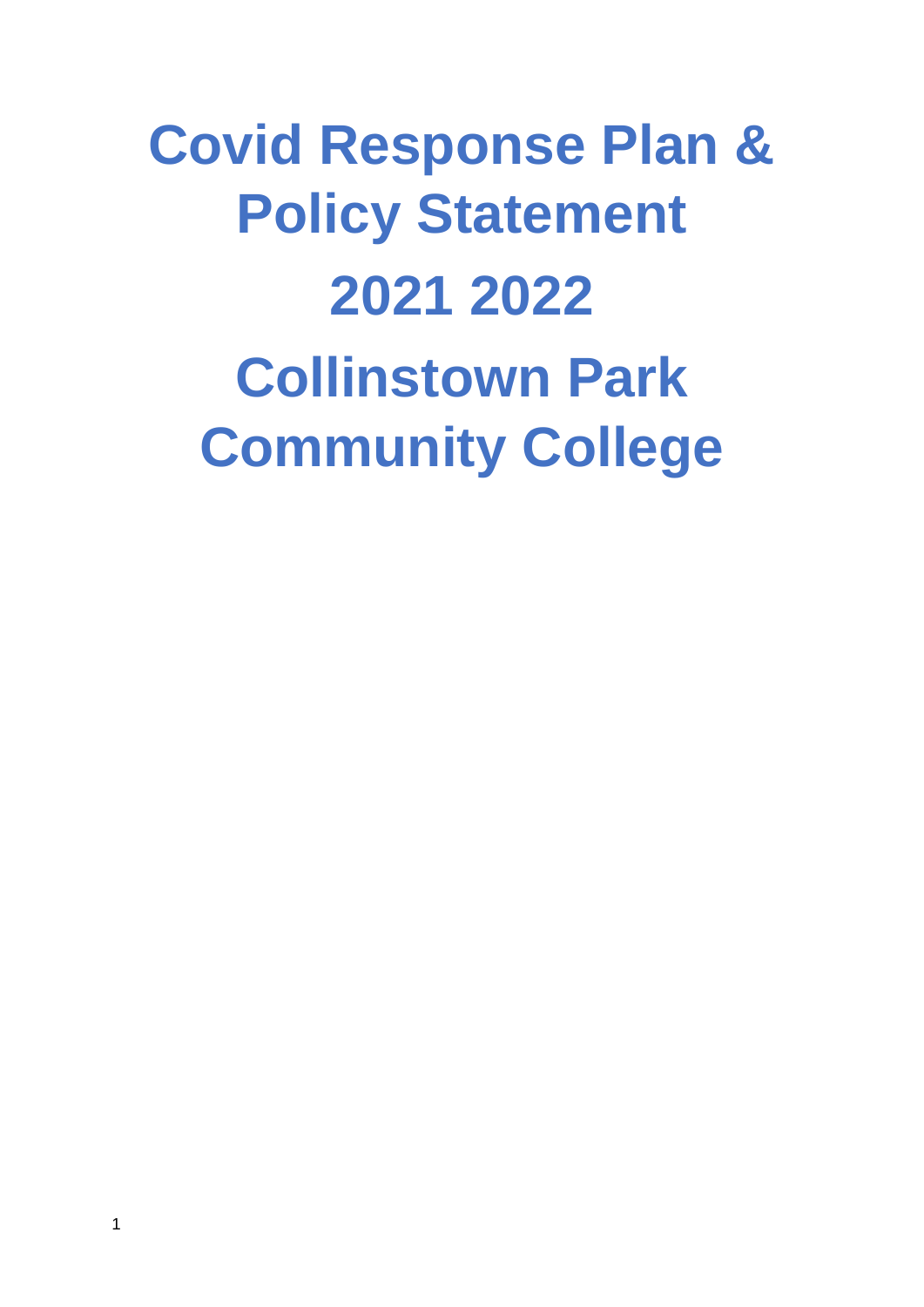# **COVID-19 Policy Statement**

A COVID-19 policy outlines the ongoing commitment of the school to implementing the plan and help prevent the introduction and spread of the virus. The revised updated policy has been signed and dated by the chairperson and principal of the BOM/ETB and brought to the attention of the staff, students, parents and others.

Collinstown Park Community College is committed to providing a safe and healthy workplace for all our staff and a safe learning environment for all our students. To ensure that, we have developed and updated the following COVID-19 Response Plan. The BOM/ETB and all school staff are responsible for the implementation of this plan and a combined effort will help contain the spread of the virus. We will:

- continue to monitor our COVID-19 response and amend this plan in consultation with our staff
- provide up to date information to our staff and students on the Public Health advice issued by the HSE and Gov.ie
- display information on the signs and symptoms of COVID-19 and correct handwashing techniques
- agree with staff, a worker representative who is easily identifiable to carry out the role outlined in this plan
- inform all staff and students of essential hygiene and respiratory etiquette and physical distancing requirements
- adapt the school to facilitate physical distancing as appropriate in line with the public health guidance and direction of the Department of Education
- keep a contact log to help with contact tracing
- ensure staff and students engage with the induction / familiarisation briefing provided by the Department of Education
- implement the agreed procedures to be followed in the event of someone showing symptoms of COVID-19 while at school
- provide instructions for staff and students to follow if they develop signs and symptoms of COVID-19 during school time
- implement cleaning in line with Department of Education advice

All school staff will be consulted on an ongoing basis and feedback is encouraged on any concerns, issues or suggestions.

This can be done through the Lead Worker Representative(s), who will be supported in line with the agreement between the Department and education partners.

Signed Brian Fleming Chairperson Board of Management

Signed: Pauline Duffy Principal

Date: 27<sup>th</sup> August 2021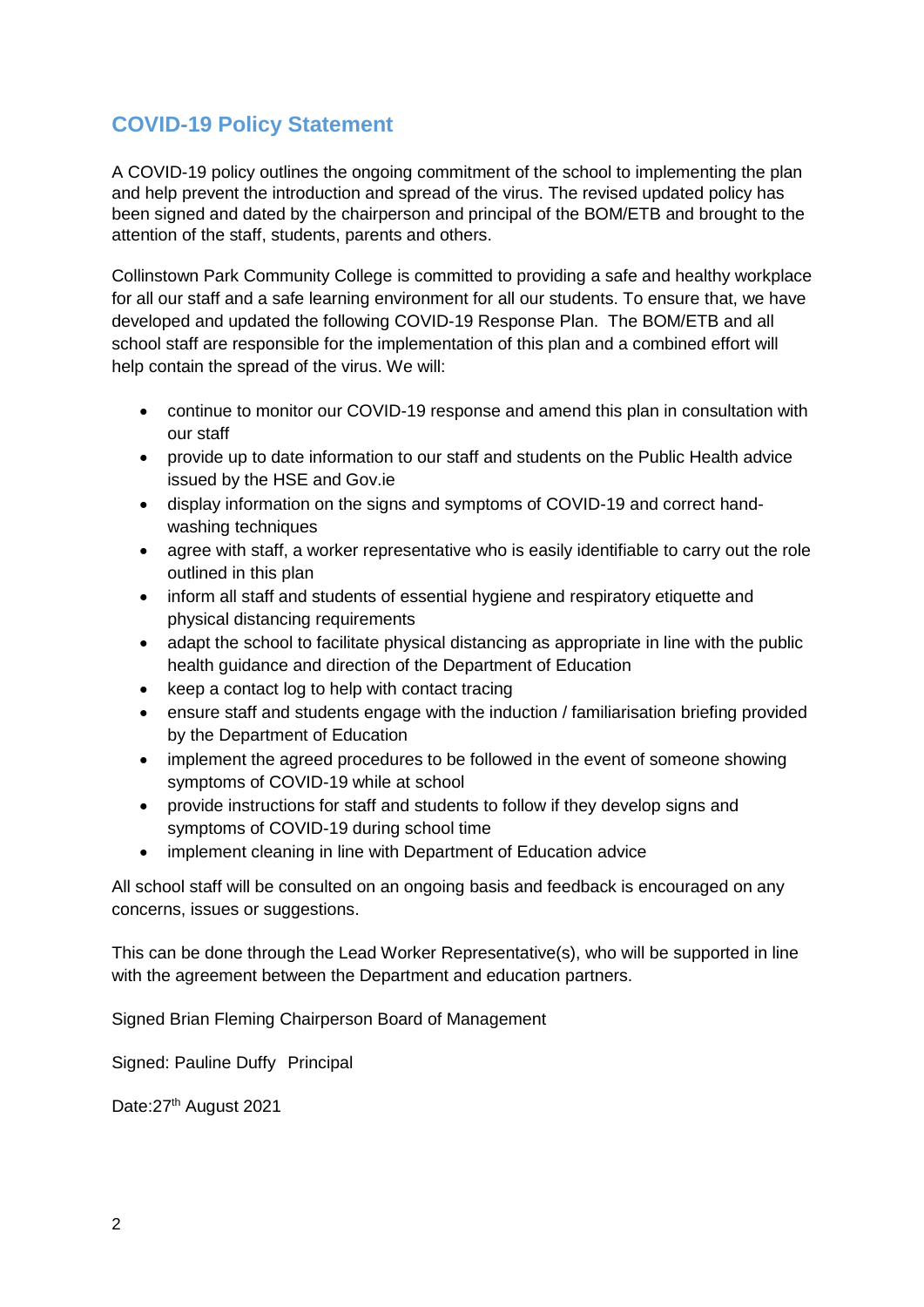# **COVID-19 Response Plan**

A COVID-19 Response Plan is designed to support the staff and Board of Management (BOM)/Education Training Board (ETB) in putting measures in place that aim to prevent the spread of COVID-19 in the school environment

The COVID-19 Response Plan details the policies and practices necessary for a school to meet the Government's '*Work Safely Protocol'*, to prevent the introduction and spread of COVID-19 in the school environment.

It is important that school-based teaching and learning and the operation of school facilities complies with the public health advice and guidance documents prepared by the Department. Doing so minimises the risk to students, staff and others. The response plan supports the sustainable operation of schools where the overriding objective is to protect the health of staff and students while promoting the educational and development needs of the students in the school. The COVID-19 response plan is a living document and will be updated in line with the public health advice as appropriate for post primary schools.

In line with the Work Safely Protocol, the key to maintaining a safe school requires strong communication and a shared collaborative approach between the BOM/ETB, staff, students and parents.

The assistance and cooperation of all staff, students, parents, contractors and visitors is critical to the success of the plan.

# **Reviewing the safe operation of schools**

The BOM/ETB aims to facilitate the continuation of school based teaching and learning and a safe working environment for staff. The operation of schools must be done safely and in strict adherence to the public health advice and any guidance issued by the Department of Education.

Details for the safe operation of the school include the following:

- Arrangements to keep up to date with public health advice and Department of Education updates;
- Arrangements to pass on this information in a timely manner to staff, students, parents and others as required;
- Ensure that staff have reviewed the training materials provided by the Department of Education *(details at Section 4.1 of Covid 19 Response Plan for the Safe & Sustainable Operation of Post Primary Schools);*
- Provided staff with access to the Return to Work (RTW) form
- Identify Lead Worker representatives
- Display posters and other signage to prevent introduction and spread of COVID-19
- Make the necessary changes to the school or classroom layout if necessary to support the redesign of classrooms to support physical distancing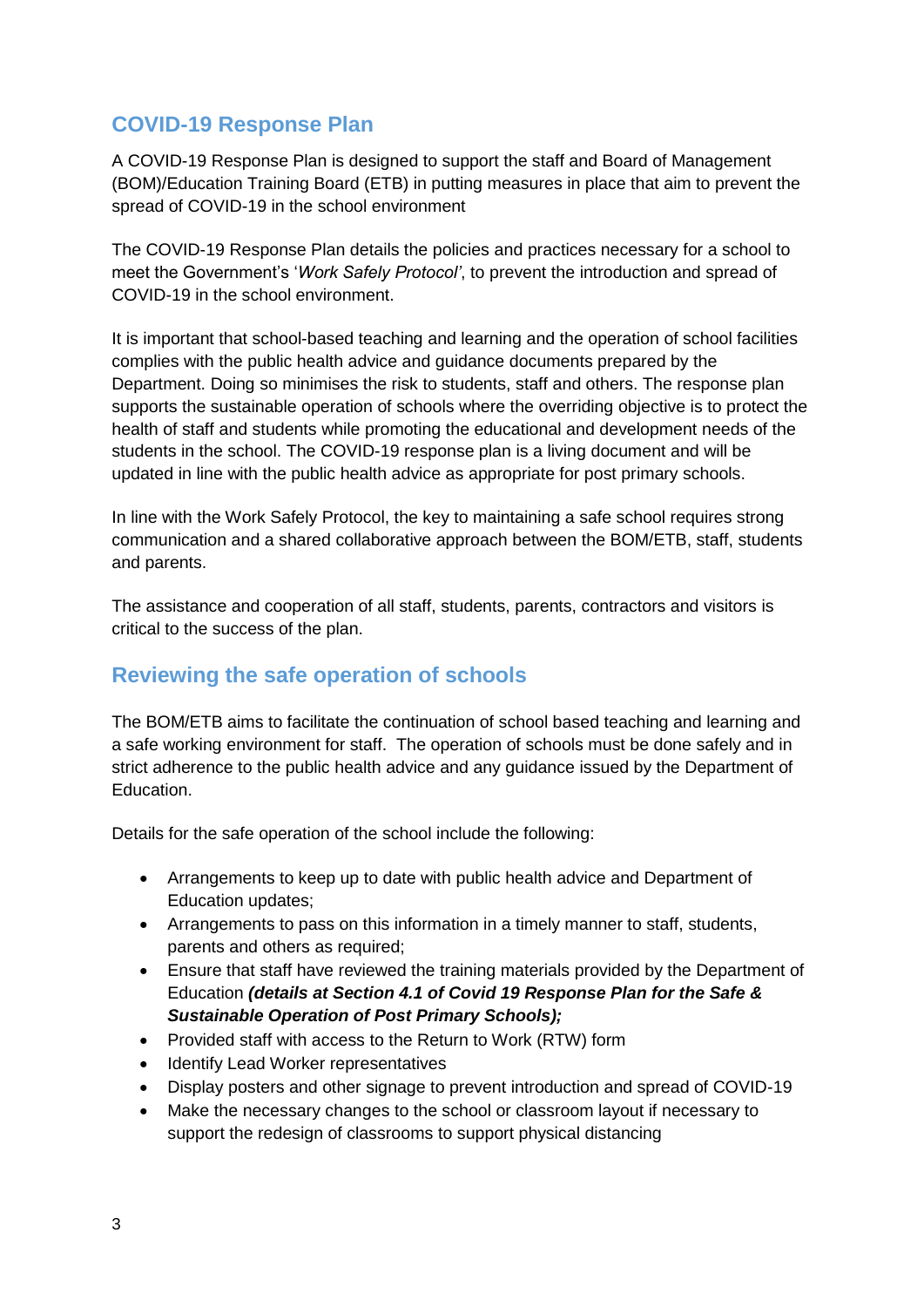- Remove unnecessary clutter to facilitate ongoing cleaning of the school taking into account the importance of having educational materials to create a stimulating learning environment;
- Update the health and safety risk assessment
- Make necessary arrangements to limit access to the school to necessary visitors and maintain records of contacts to the school
- Review the school buildings to check the following after any period of closure:
	- Does the water system need flushing at outlets following low usage to prevent Legionella disease?
	- Has school equipment and mechanical ventilation been checked for signs of deterioration or damage before being used again?
	- Have bin collections and other essential services resumed?

There are checklists in place to assist schools on the details of what is needed for these arrangements in the Appendices of the Department of Education *Covid 19 Response Plan for the Safe & Sustainable Operation of Post Primary Schools);*

# **Induction Training (to be completed by new staff)**

All new staff will undertake and complete COVID-19 Induction Training prior to returning to the school building. The aim of such training is to ensure that staff have full knowledge and understanding of the following:

- Latest up to-date advice and guidance on public health
- COVID-19 symptoms
- What to do if a staff member or pupil develops symptoms of COVID-19 while at school
- Outline of the COVID-19 response plan

Staff will be kept fully informed of the control measures in place in the school and their duties and responsibilities in preventing the spread of COVID-19 and will be updated with any changes to the control measures or guidance available from the public health authorities.

If a staff member is unsure about any aspect of the COVID-19 Response Plan, the associated control measures, or his/her duties, he/she should immediately seek guidance from the Principal who is supported in this role by the BOM/ETB.

# **Procedure for Returning to Work (RTW)**

In order to return to the workplace, staff must complete a **Return to Work (RTW)** form, which is available online or from the principal. A copy is attached also at *Appendix 2 of Covid 19 Response Plan for the Safe & Sustainable Operation of Post Primary Schools);.*

A RTW form should be completed and returned to the school before returning to work. .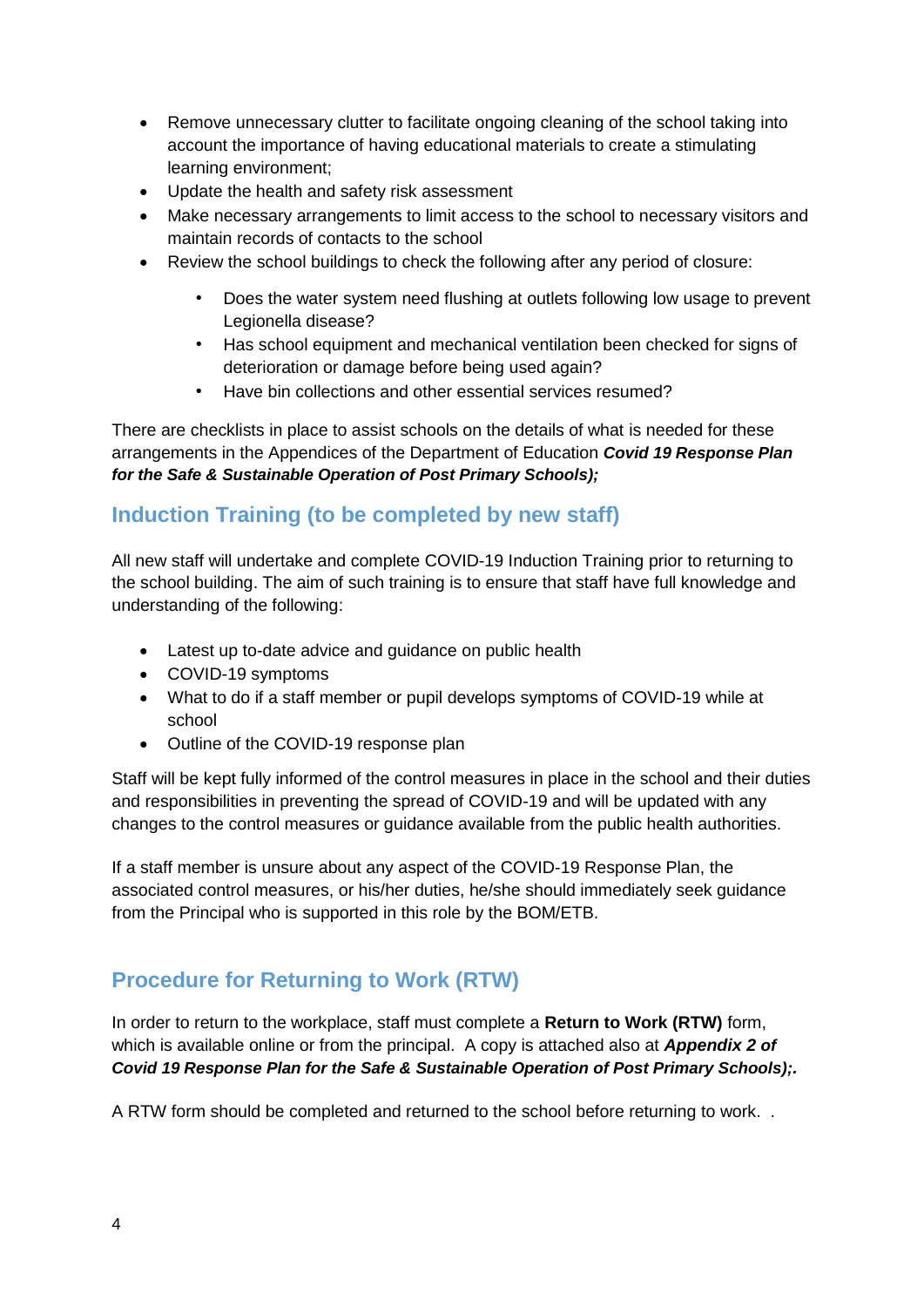The principal will also provide details of the **Induction Training** for completion by staff and details of any additional health and safety measures in place in the school to facilitate the staff member's return to the school facility.

Details of the working arrangements that apply to the very high risk school staff, is in accordance with those applying for the public service generally, and is detailed in the relevant Department of Education circulars available on the Department's website.

## **Lead Worker Representative**

The protocol provides for the appointment of a Lead Worker Representative (LWR) in each workplace. The LWR will work in collaboration with the employer to assist in the implementation of measures to prevent the spread of COVID -19 and monitor adherence to those measures and to be involved in communicating the health advice around COVID-19 in the workplace.

This section sets out how the provisions will operate. The process for appointment of the lead worker representative in schools has been agreed centrally between the Department of Education and the education partners.

Responsibility for the development, updating and implementation of the COVID-19 Response Plan and the associated control measures lies primarily with the Board of Management/ Education and Training Board and school management.

Strong communication and a shared collaborative approach is key to protecting against the spread of COVID-19 in schools, and looking after the health, safety and wellbeing of staff and students. Adherence to the Work Safely Protocol will only be achieved if everyone has a shared responsibility in implementing the measures contained within the Protocol in their place of work.

If a staff member has any concerns or observations in relation to the COVID-19 Response Plan, control measures or the adherence to such measures by staff, students or others he/she should contact the lead worker(s) who will engage with the principal/BOM.

## **Role of the Lead Worker Representative**

In summary, the role of the LWR is to:

- Represent all staff in the workplace regardless of role, and be aware of specific issues that may arise in respect of different staff cohorts;
- Work collaboratively with school management to ensure, so far as is reasonably practicable, the safety, health and welfare of employees in relation to COVID-19;
- Keep up to date with the latest COVID-19 public health advice;
- In conjunction with school management, promote good hygiene practices such as washing hands regularly and maintaining good respiratory etiquette along with maintaining social distancing in accordance with public health advice;
- Assist school management with implementing infection prevention control measures to suppress COVID-19 in the workplace in line with the Work Safely Protocol and current public health advice;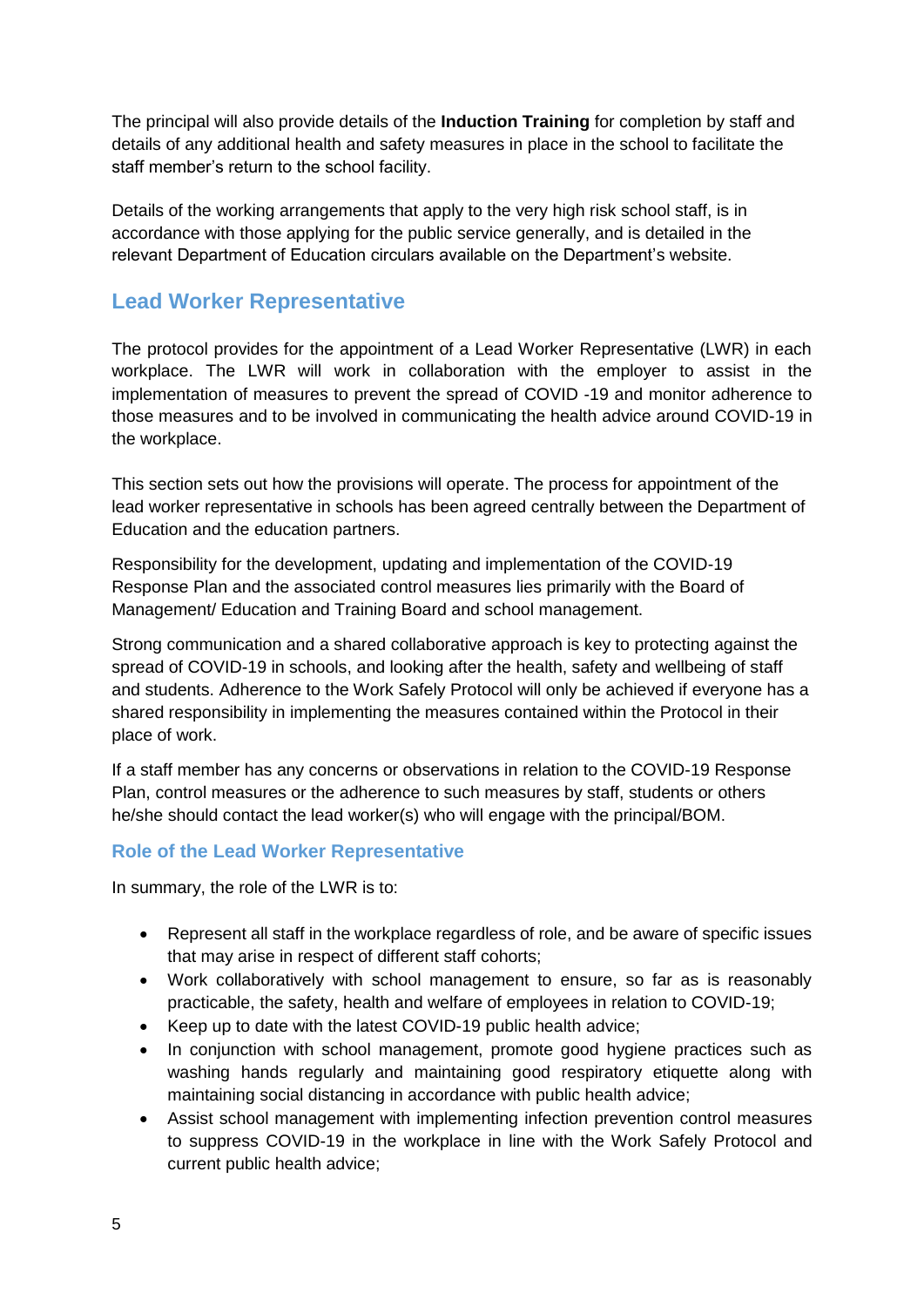- In conjunction with school management, monitor adherence to measures put in place to prevent the spread of COVID-19;
- Conduct regular reviews of safety measures:
- Report any issues of concern immediately to school management and keep records of such issues and actions taken to rectify them;
- Consult with the school management on the school's COVID-19 Response Plan in the event of someone developing COVID-19 while in school including the location of an isolation area and a safe route to that area;
- Following any incident, assess with the school management any follow up action that is required;
- Consult with colleagues on matters relating to COVID-19 in the workplace;
- Make representations to school management on behalf of their colleagues on matters relating to COVID-19 in the workplace.

## The school appointed two Lead Worker Representatives

| Name(s) of lead worker representative: | <b>Contact details:</b>           |
|----------------------------------------|-----------------------------------|
| <b>Anthony Dowling</b>                 | anthonydowling@collinstownpark.ie |
| Nicola Walsh                           | nicolawalsh@collinstownpark.ie    |

All staff, students, parents, contractors and visitors have a responsibility both as individuals and collectively to have due regard for their own health and safety and that of others and to assist with the implementation of the COVID-19 Response Plan and associated infection prevention control measures.

Full details of the arrangements which apply for the LWR in post primary schools is set out at *Appendix 3* **& 8 of** *Covid 19 Response Plan for the Safe & Sustainable Operation of Post Primary Schools);*

# **Signage**

Schools are required to display signage outlining the signs and symptoms of COVID-19 and to support good hand and respiratory hygiene.

Please see link below to these posters. Any such supply can be sourced locally.

[https://www.education.ie/en/The-Department/Announcements/information-for-schools](https://www.education.ie/en/The-Department/Announcements/information-for-schools-preschools-and-third-level-institutions-on-the-coronavirus.html#1)[preschools-and-third-level-institutions-on-the-coronavirus.html#1](https://www.education.ie/en/The-Department/Announcements/information-for-schools-preschools-and-third-level-institutions-on-the-coronavirus.html#1)

The school has displayed the posters in prominent areas such as offices, corridors, staffroom area, classrooms and toilets.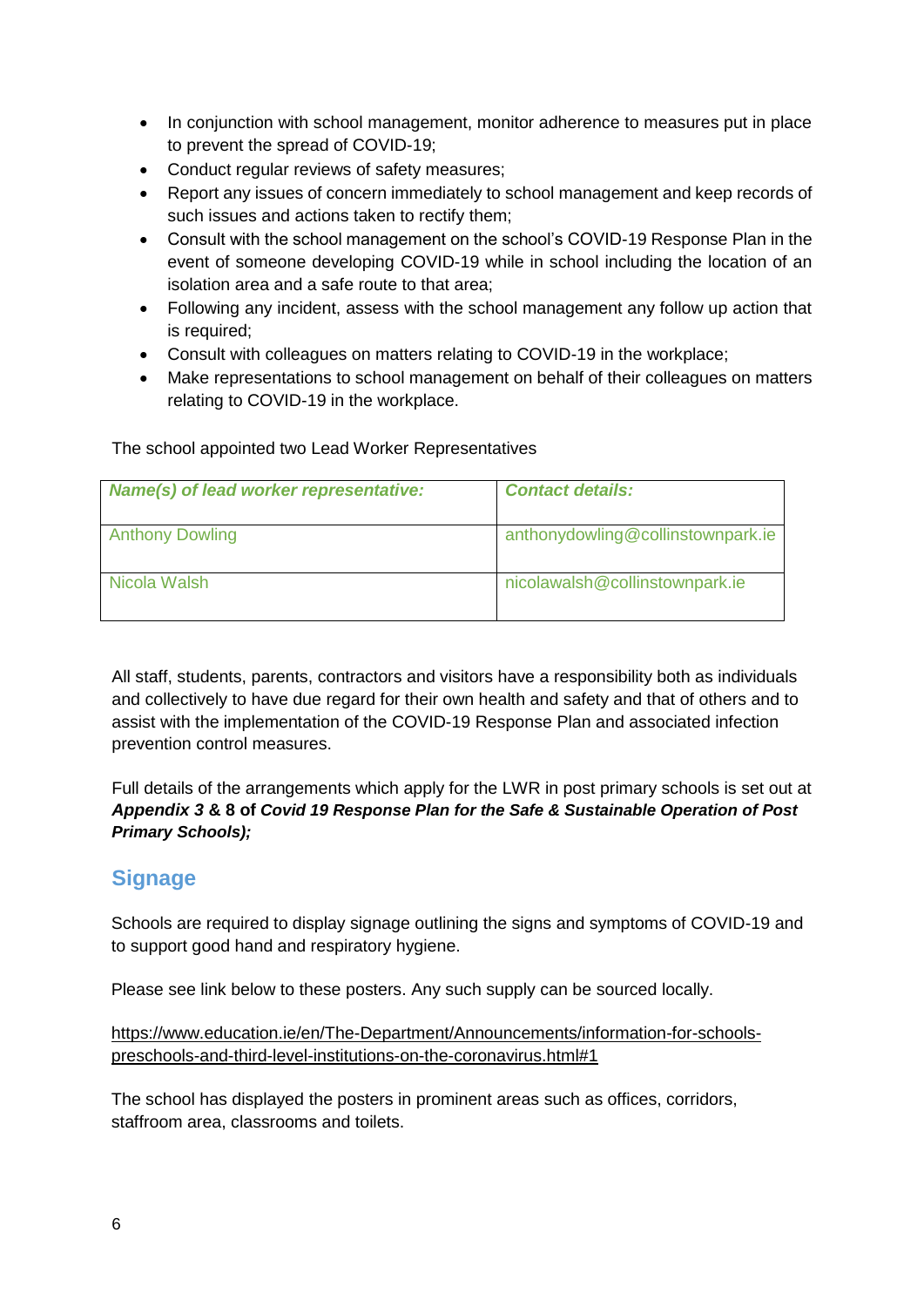# **Making Changes to School Layout**

Maintaining physical distancing in the school environment is recommended as one of the key infection prevention control measures to minimize the risk of the introduction and spread of COVID-19.

Classrooms have been re-configured to support physical distancing in line with the guidance.

## **Health and Safety Risk Assessment**

COVID-19 represents a hazard in the context of health and safety in the school environment. A risk assessment to identify the control measures required to mitigate the risk of COVID-19 in school settings is included on page 23 of this document.

### **First Aid/emergency procedure**

The standard First Aid/emergency procedure shall continue to apply. In an emergency or in case of a serious incident, schools should call for an ambulance or the fire brigade on 112/999 giving details of location and type of medical incident.

# **Access to School and Contact Log**

Access to the school building will be in line with agreed school procedures.

Arrangement for necessary visitors such as contractors and parents will be restricted to essential purposes and limited to those who have obtained prior approval from the principal. The Department of Education Inspectorate may also need to visit schools and centres for education to support them as appropriate in the implementation of public health advice relating to creating a safe learning and working environment for all.

The prompt identification and isolation of potentially infectious individuals is a crucial step in restricting the spread of the virus and protecting the health and safety of the individuals themselves and other staff, contractors and visitors at the workplace. A detailed sign in/sign out log of those entering the school facilities should be maintained. The school should maintain a log of staff and students contacts.

The Data Protection Commission has provided guidance on the data protection implications of the return to work protocols. This advice can be found here:

[https://www.dataprotection.ie/sites/default/files/uploads/2020-](https://www.dataprotection.ie/sites/default/files/uploads/2020-07/Data%20Protection%20implications%20of%20the%20Return%20to%20Work%20Safely%20Protocol.pdf) [07/Data%20Protection%20implications%20of%20the%20Return%20to%20Work%20Safely](https://www.dataprotection.ie/sites/default/files/uploads/2020-07/Data%20Protection%20implications%20of%20the%20Return%20to%20Work%20Safely%20Protocol.pdf) [%20Protocol.pdf](https://www.dataprotection.ie/sites/default/files/uploads/2020-07/Data%20Protection%20implications%20of%20the%20Return%20to%20Work%20Safely%20Protocol.pdf)

All school records and data must be maintained and processed in compliance with the GDPR and the Data Protection Acts. The responsibility for compliance with the legislation rests with each school (or ETB) in their role as data controller.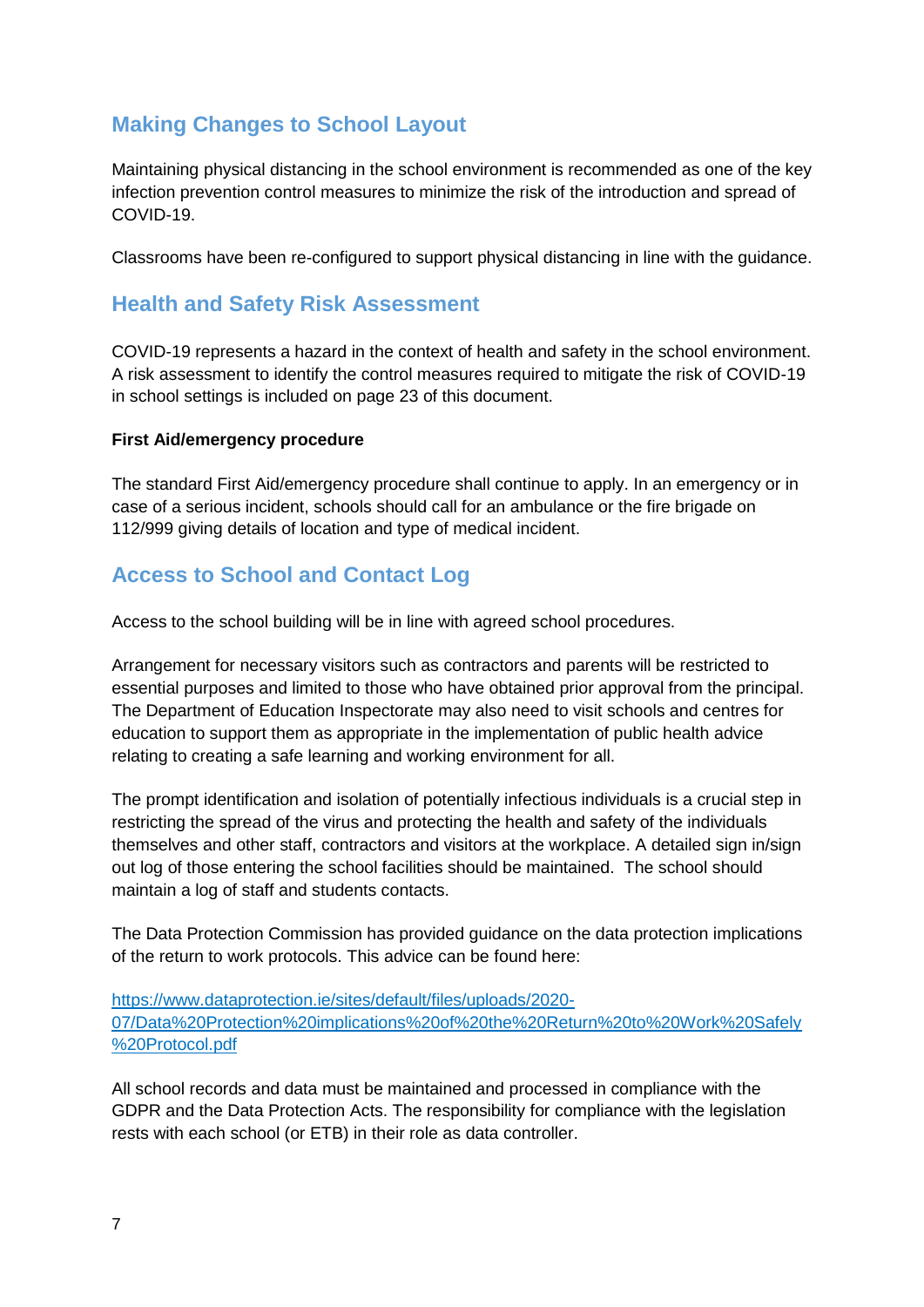# **Infection Prevention Control Measures - To prevent Introduction and Spread of COVID-19 in Schools**

One of the key messages to manage the risks of COVID-19 is to do everything practical to avoid the introduction of COVID-19 into the school. If infection is not introduced it cannot be spread. The risk of spreading the infection once introduced exists in all interpersonal interactions; student - student, teacher - teacher and teacher- student, and must be managed in all settings.

A range of essential control measures have been implemented to reduce the risk of the spread of COVID -19 virus and to protect the safety, health and welfare of staff, students, parents and visitors as far as possible within the school. The control measures shall continue to be reviewed and updated as required on an ongoing basis.

It is critical that staff, students, parents and visitors are aware of, and adhere to, the control measures outlined and that they fully cooperate with all health and safety requirements.

The best ways to prevent the spread of COVID-19 in a workplace or any setting is to practice physical distancing, adopt proper hand hygiene, follow respiratory etiquette and increase ventilation.

*Staff, should note that they have a legal obligation under Section 13 of the Safety, Health and Welfare at Work Act 2005 to comply with health and safety requirements and to take reasonable care for the health and safety of themselves, their colleagues and other parties within the workplace.* 

## *How to Minimise the Risk of Introduction of COVID-19 into schools:*

Promote awareness of COVID-19 symptoms

- Advise staff and students that have symptoms not to attend school, to phone their doctor and to follow HSE guidance on self-isolation;
- Advise staff and students to self-isolate or restrict their movements at home if they display any signs or symptoms of COVID-19 and contact their family doctor to arrange a test
- Advise staff and students, to follow the HSE advice if they are a close contact of a suspected/ confirmed case of Covid-19
- If they have travelled outside of Ireland; in such instance staff and students are advised to consult and follow latest Government advice in relation to foreign travel.
- Advise staff and students that develop symptoms at school to bring this to the attention of the Deputy Principal, Ms Friel promptly;
- Ensure that staff and students know the protocol for managing a suspected case of COVID-19 in school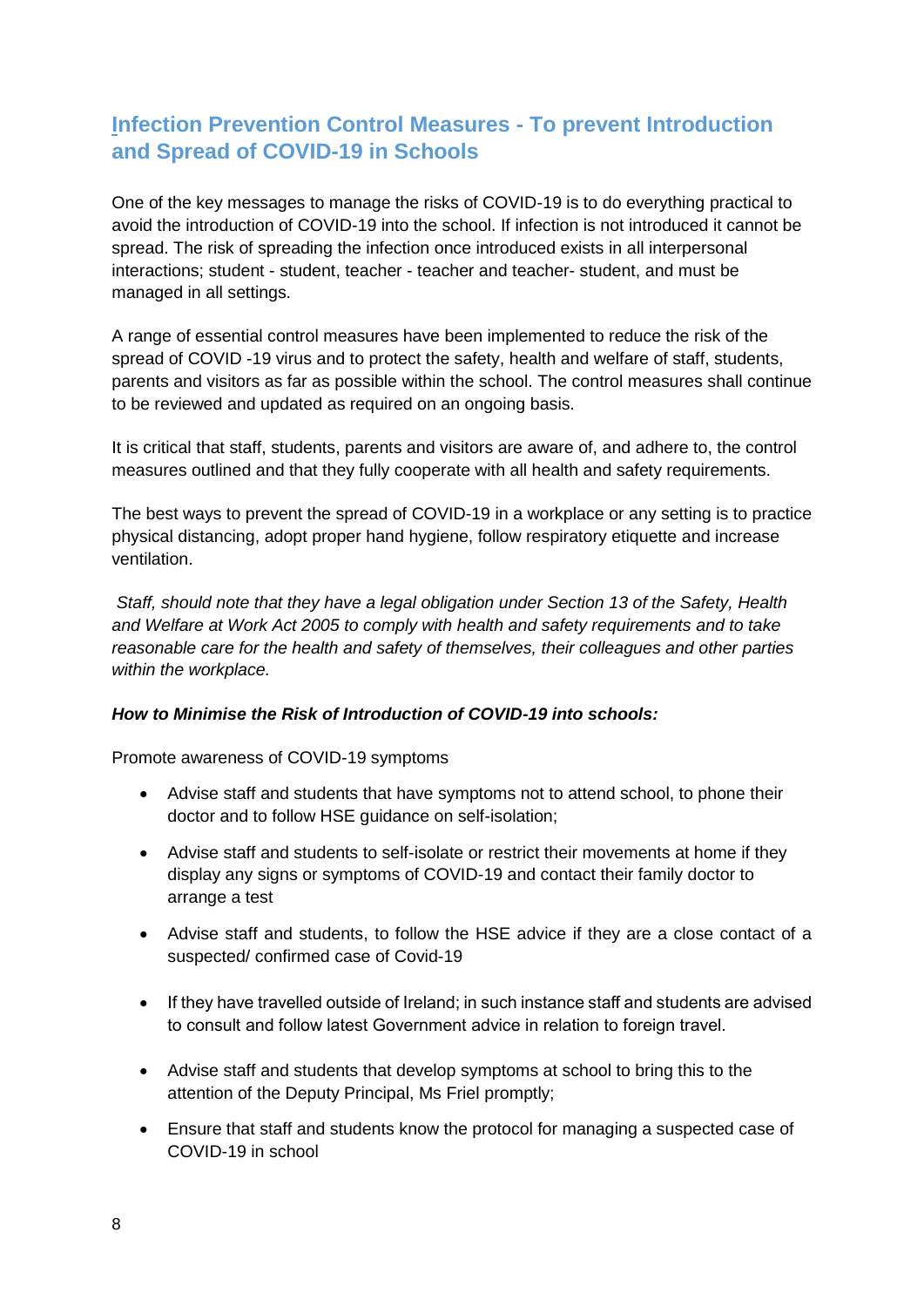- Advise staff and students to cooperate with any public health officials and the school for contact tracing purposes and follow any public health advice in the event of a case or outbreak in the school;
- Everyone entering the school building needs to perform hand hygiene with a hand sanitiser;
- Visitors to the school during the day should be by prior arrangement and should be received at a specific contract point;
- Physical distancing of 2 metres should be maintained between staff and visitors where possible.

# **Know the Symptoms of COVID-19**

In order to prevent the spread of COVID-19 it is important to know and recognise the symptoms of coronavirus (which includes the DELTA variant).

Common symptoms of coronavirus include:

- a fever (high temperature 38 degrees Celsius or above).
- a new cough this can be any kind of cough, not just dry.
- shortness of breath or breathing difficulties.
- loss or change in your sense of smell or taste this means you've noticed you cannot smell or taste anything, or things smell or taste different to normal
- Fatigue
- Aches and Pains

Other uncommon symptoms of coronavirus include:

- sore throat
- headaches
- runny or stuffy noses
- feeling sick or vomiting
- diarrhoea

Infection with the virus that causes COVID-19 can cause illness, ranging from mild to severe, and, in some cases, can be fatal. It can take up to 14 days for symptoms to show..

If you have any symptoms of COVID-19 (coronavirus), [self-isolate](https://www2.hse.ie/conditions/coronavirus/self-isolation/how-to-self-isolate.html) (stay in your room) and phone your family doctor straight away to see if you need [a free COVID-19 test.](https://www2.hse.ie/conditions/coronavirus/testing/how-to-get-tested.html)

Getting an early diagnosis means, you can get the help you need and take steps to avoid spreading the virus, if you have it.

For the complete list of symptoms, please refer to the HSE Website. Symptoms may be subject to change so regular review of the HSE Website is advised.

[centre.](https://www2.hse.ie/conditions/coronavirus/testing/covid-19-walk-in-test-centres.html)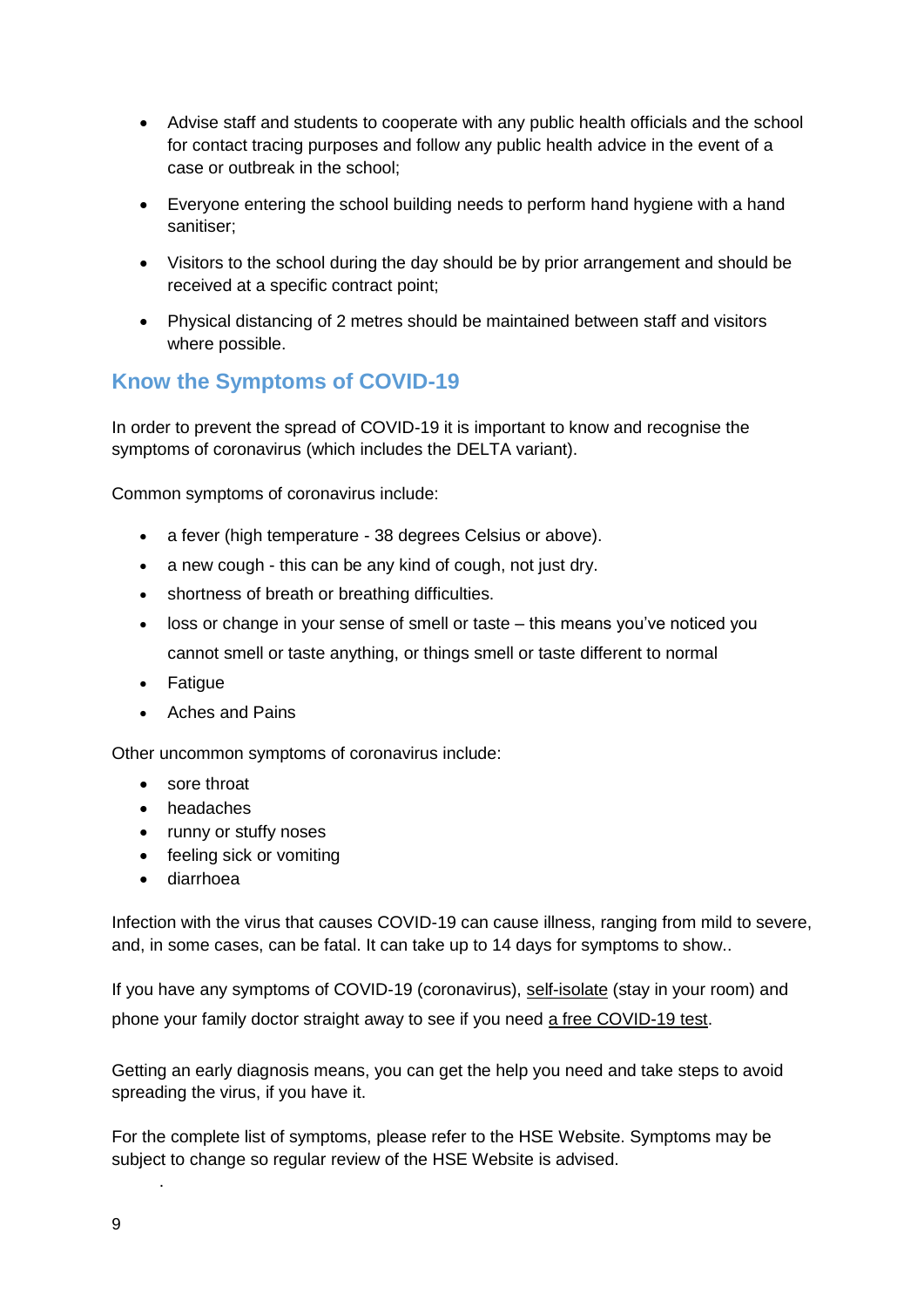## **COVID-19 Tracker App**

COVID Tracker app is a free and easy-to-use mobile phone app that will:

- alert you if you have been in [close contact](https://www2.hse.ie/conditions/coronavirus/close-contact-and-casual-contact.html) with someone who has tested positive for COVID-19 (coronavirus)
- keep other app users safe by alerting them if you test positive for COVID-19
- give you advice on what to do if you have symptoms

You can download the free app from [Apple's AppStore](https://apps.apple.com/ie/app/covid-tracker-ireland/id1505596721) or the [GooglePlay store](https://play.google.com/store/apps/details?id=com.covidtracker.hse)

**Employers and workers must keep themselves up to date on Public Health information as this can be updated on a regular basis.** Public Health information on [close contacts, casual contacts and testing](https://www2.hse.ie/conditions/coronavirus/close-contact-and-casual-contact.html) is available from the HSE website.

## **Respiratory Hygiene**

Make sure you, and the people around you, follow good respiratory hygiene. This means covering your mouth and nose with a tissue or your bent elbow when you cough or sneeze. Then dispose of the used tissue immediately and safely into a nearby bin.

By following good respiratory hygiene, you protect the people around you from viruses such as cold, flu and COVID-19.

## **Hand Hygiene**

Staff and students should understand why hand hygiene is important as well as when and how to wash their hands.

Schools should promote good hygiene and display posters throughout the schools on how to wash your hands. Follow the HSE guidelines on handwashing:

<https://www2.hse.ie/wellbeing/how-to-wash-your-hands.html>

Hand hygiene can be achieved by hand washing or use of a hand sanitiser (when hands look clean).

Use of hand hygiene facilities including wash hand basins needs to be managed so as to avoid congregation of students and staff waiting to use wash hand basins and hand sanitisers.

There is a requirement for access to hand washing facilities after activities that are likely to soil hands, for example playing outside or certain sporting activities as hand sanitiser does not work on dirty hands.

Hand sanitiser dispensers can be deployed more readily at exit and entry points of schools and classrooms and care should be taken to clean up any hand sanitizer spills to prevent risks of falls.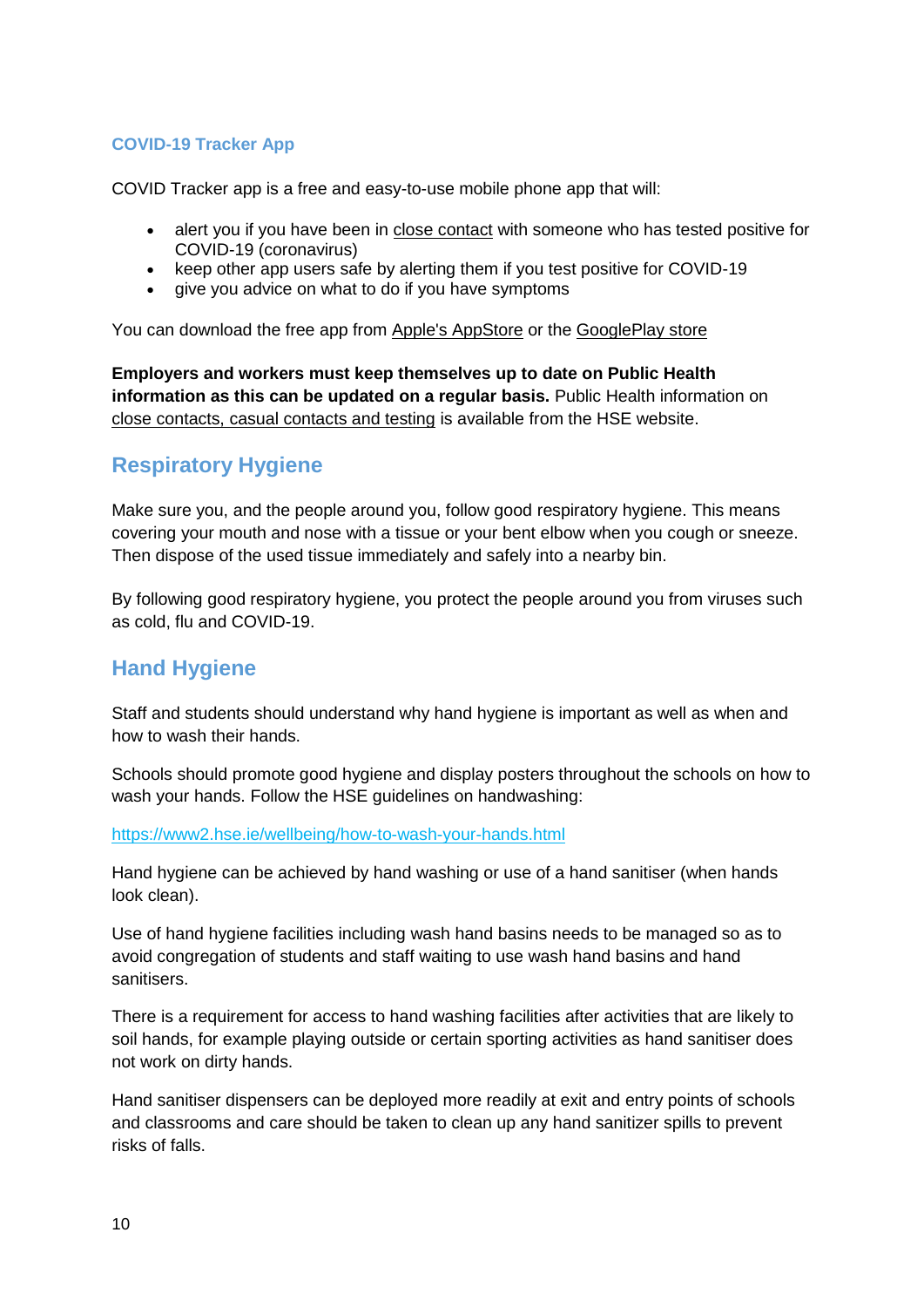Warm water is preferable to hot or cold water for hand washing but if the plumbing system only supplies cold water, a soap that emulsifies easily in cold water should be used.

Wash hand basins, running water, liquid soap and hand drying facilities is provided in all toilets, kitchens and any food preparation areas.

Hand washing facilities should be maintained in good condition and supplies of soap and towels should be topped up regularly to encourage everyone to use them.

Hot air dryers are an acceptable alternative for hand drying but must be regularly maintained. There is no evidence that hand dryers are associated with increased risk of transmission of COVID-19.

Posters displaying hand washing techniques and promoting hand washing should be placed on walls adjacent to washing facilities and can be laminated or placed in a plastic sleeve.

Hand sanitiser is suitable for use for hand hygiene when hands are not visibly soiled (look clean).

Evidence of effectiveness is best for alcohol based hand rubs but non-alcohol based hand rubs can be used too.

When hand rubs/gels are being used in school care should be taken to ensure that students do not ingest them as they are flammable and toxic. Alcohol-based sanitiser must not be stored or used near heat or naked flame

## **Choosing a Hand Sanitiser**

Hand sanitising gels are biocides and fall under the Biocidal Products Regulation (BPR) – Regulation (EU) 528/2012. The Pesticide Registration and Control Division (PRCD) of the Department of Agriculture, Food and the Marine (DAFM) is the competent authority for biocides in Ireland. Only biocidal products listed on the DAFM biocide product register are legal to market and use in Ireland. Schools should ensure that all sanitisers and disinfectants they have carry a PCS 9xxxx, PCS 1xxxxx, IE/BPA 7xxxx or an EU-000xxx-xx registration number on the label. Each product registered by DAFM will carry a unique registration number specific to that particular product. If the product label does not contain any of these number formats, Schools should not purchase or use the product. To confirm the biocide can be used on the Irish market, Schools can check the registers of products online at

Hand sanitisers for use against COVID-19 must contain a minimum of 60% alcohol. Nonalcohol based hand sanitiser may also be used. However, in choosing a hand sanitiser, it is important to ensure that it is effective against Coronavirus.

#### **Frequency of Hand Hygiene**

[Product Registers.](https://www.pcs.agriculture.gov.ie/registers/biocidalproductregisters/)

Students and staff should perform hand hygiene:

- On arrival at school:
- Before eating or drinking;
- After using the toilet: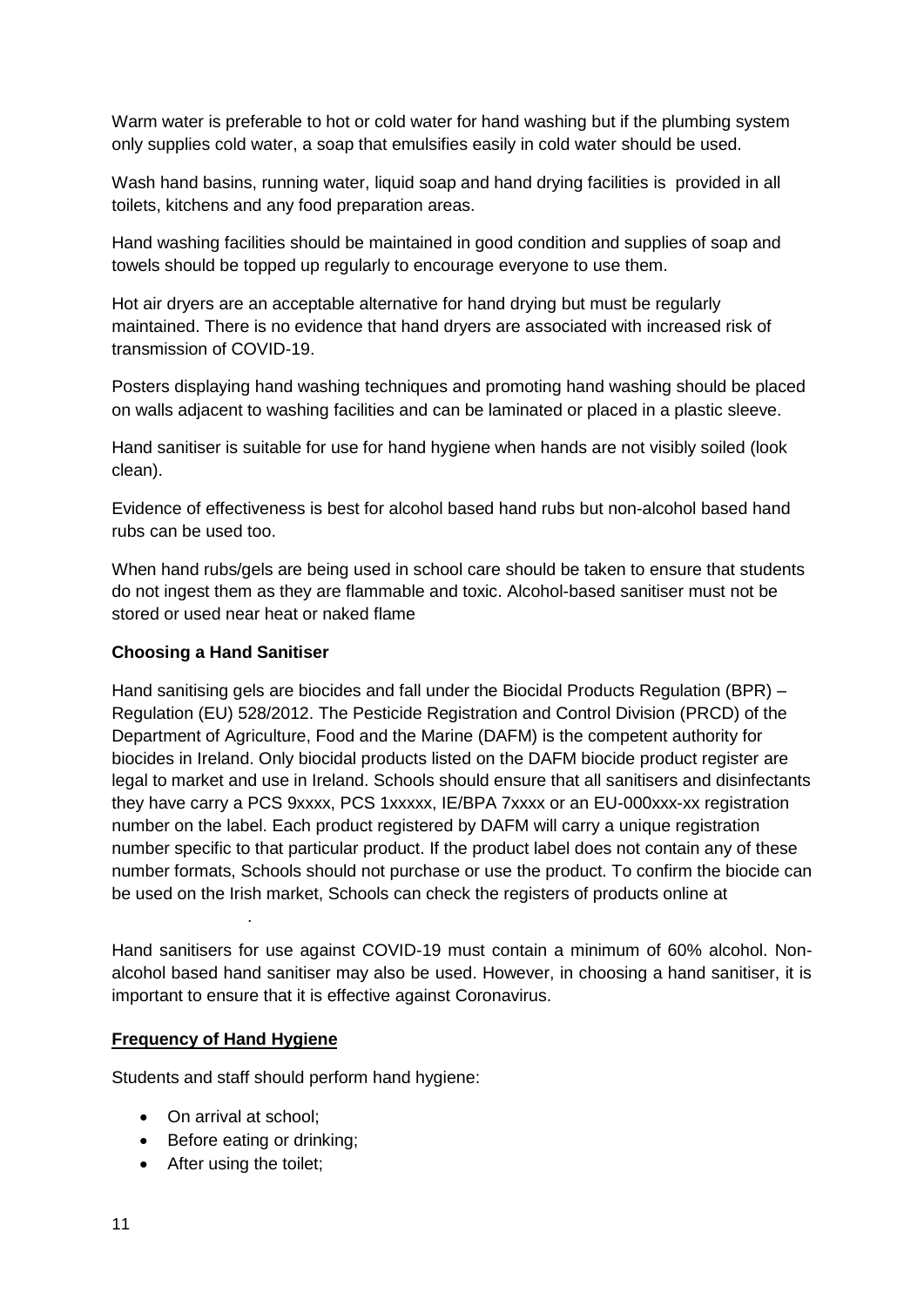- After playing outdoors;
- When their hands are physically dirty;
- When they cough or sneeze.

A drawdown framework which was established for the 2020/21 school year will continue to remain in place for the 2021/22 school year to enable schools to purchase necessary supplies of hand-sanitisers and PPE requirements. The Department will provide funding for the costs associated with the hand sanitising and PPE requirements in schools.

# **Physical Distancing**

Physical distancing can be usefully applied in a post primary school setting allowing for some flexibility when needed. It must be applied in a practical way to recognise that the learning environment cannot be dominated by a potentially counterproductive focus on this issue. Care should be taken to avoid generating tension or potential conflict and some flexibility in the implementation of measures may be required at time.

It is also recognised that it is not always possible for staff to maintain physical distance from students and it is not appropriate that they would always be expected to do so where this could have a detrimental impact on the student i.e. if a student sustains an injury and requires first aid.

**However where possible staff should maintain a minimum of 1 m distance and where possible 2m. They should also take measures to avoid close contact at face to face level such as remaining standing rather than sitting beside/crouching down**.

Physical distancing falls into two categories:

- Increasing separation
- Decreasing interaction

## *Increasing separation*

In recognition that a 'one size fits all' approach would not be appropriate as schools themselves are best placed to decide on the appropriate configuration for their school, the Department has developed a *Framework to maintain Physical Distancing in the Classroom in*  Post Primary Schools with a full return of all Students for the 2020/21 School Year. This remains in place for the 2021/ 2022 School Year.The Framework sets out a suite of available measures that must be implemented at individual school level to the greatest possible extent.

The following measures set out in the Framework are used:

- 1. Reconfigure class spaces to maximise physical distancing;
- 2. Utilising and reconfiguring all available space in the school in order to maximise physical distancing;
- 3. Reconfiguring Classes;

A link to the "Framework to maintain Physical Distancing in the Classroom in Post Primary Schools with a full return of all Students for the 2020/21 School Year" is provided [here.](https://assets.gov.ie/83472/ca0e3029-2d43-4e77-8181-bc3dc89455d2.pdf)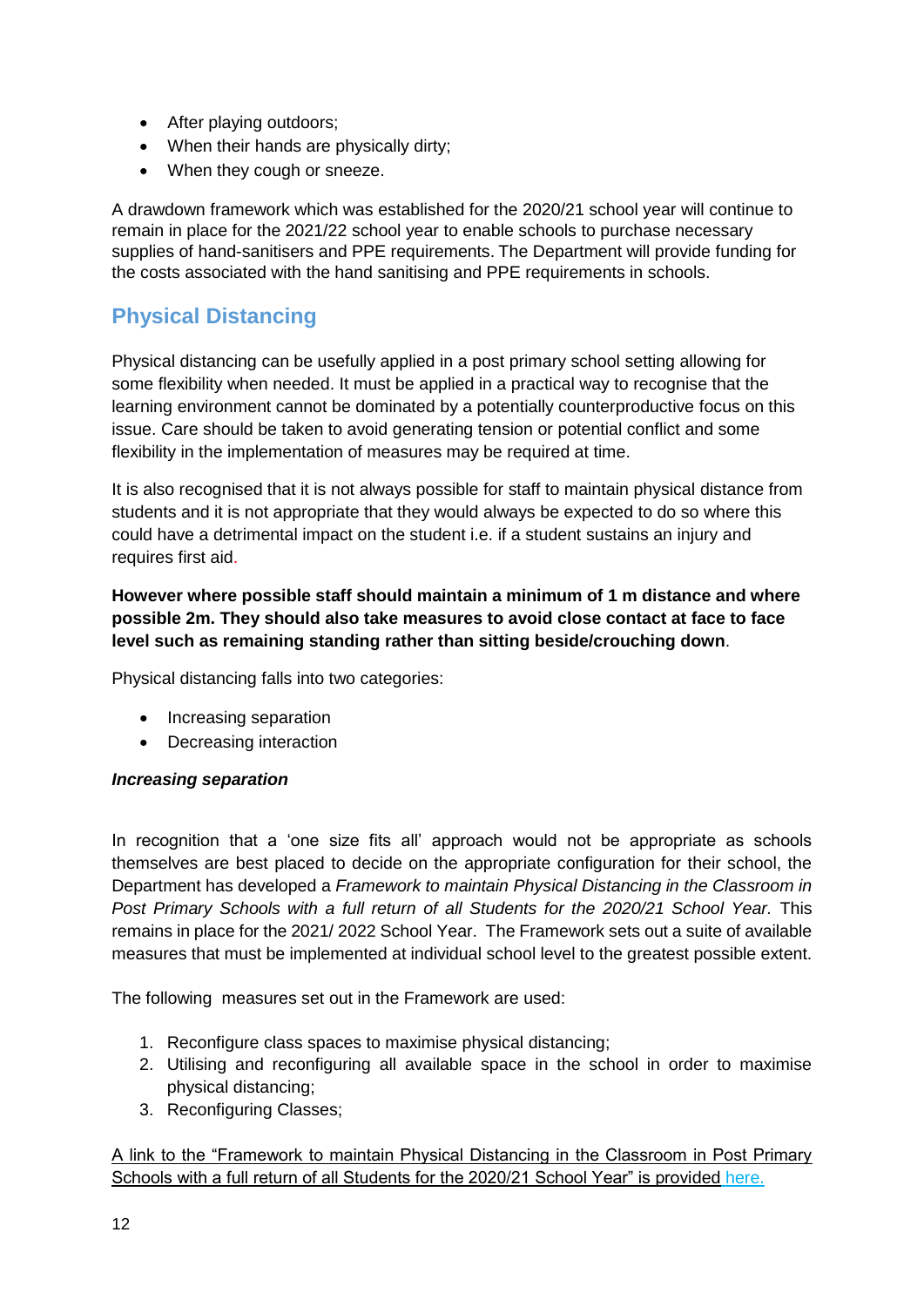You can see a link to illustrated classroom layouts to maintain social distancing [here.](https://s3-eu-west-1.amazonaws.com/govieassets/81947/e89b3523-78ee-45cb-ae14-c13d143b889b.pdf)

## *Decreasing interaction*

The extent to which decreasing interaction is possible in a post primary school will depend on the school setting and a common-sense approach is required recognising the limits to which this can be achieved between students.

In post primary schools physical distancing of 2m where possible or at least 1m should be maintained between desks or between individual students or staff.

As far as possible and practical, students would remain in the classroom and teachers would move between rooms.

As far as possible and practical students would be assigned to a main class cohort which would remain in the classroom for most subjects, with teachers moving between rooms.

Where possible and practical double classes should be planned to minimise movement during the day.

Where students have an elective subject they would move quickly into the new class and would be seated with members of their class cohort, observing as much physical distance as possible.

Sanitising would be required when moving between classes by teachers and students.

Physical distancing between the teacher and class would be observed.

Where movement of class groups between rooms is required it should be planned to minimise interaction with other class groups.

Limit interaction on arrival and departure and in hallways and other shared areas.

Social physical contact (hand to hand greetings, hugs) should be discouraged.

Where students need to move about within the classroom to perform activities (access to a shared resource) it should be organized to the greatest degree possible to minimise congregation at the shared resource.

Staff and students should avoid sharing of personal items.

Where teaching and learning involves use of keyboards or tablets, the contact surface of the device should be cleaned regularly and hand hygiene encouraged.

#### **Physical Distancing outside of the classroom and within the school**

#### *School drop off/collection*

Arrangements for dropping off/collecting students should be arranged to maintain physical distancing of 2m where possible.

Walking/cycling to school should be encouraged as much as possible.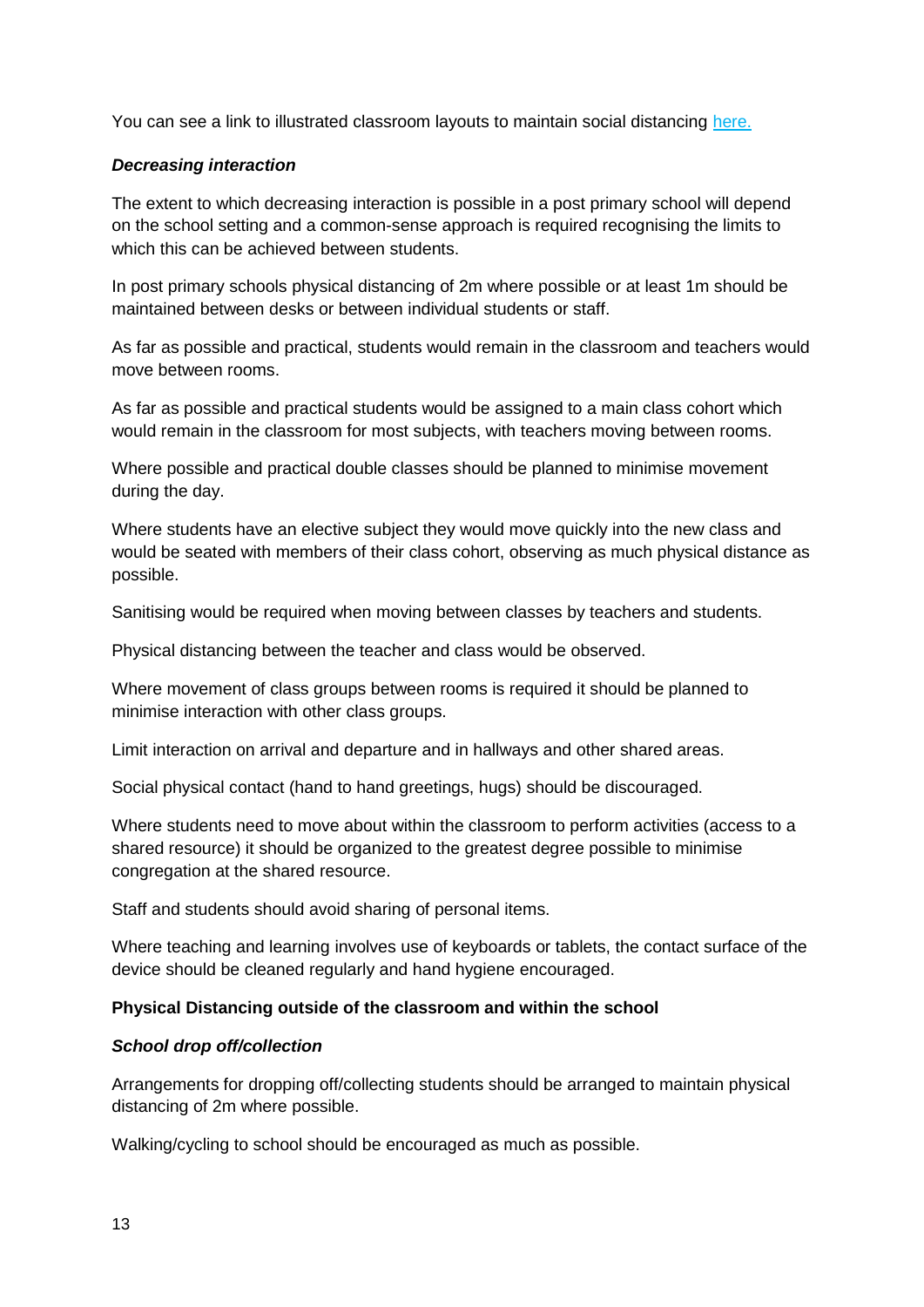If schools have additional access points, consideration may be given to whether they can be used to reduce congestion.

Students should head straight to their designated learning space/classroom.

### *Staff*

A distance of 2m is recommended for physical distancing by staff. This is particularly relevant to distancing between adults when they are not engaged in teaching such as the staff room and arriving to work.

If 2m cannot be maintained in staff groups, as much as distance as is possible and updated guidance on face covering should be observed.

Physical distancing should be observed between staff members within the staff room through the use of staggered breaks etc.

Staff "pods" or teams who work together and take breaks together are implemented.

Staff meetings should be held remotely or in small groups or in large spaces to facilitate physical distancing.

Implement no hand shaking policy.

Minimise gathering of school staff at the beginning or end of the school day.

Staff can rotate between areas/classes but this should be minimized where possible.

#### *Canteen*

Ensure physical distancing is applied in lunch areas

Staff Lunch Pods are implemented

Implement a queue management system.

Make sure students clean their hands before and after entering the canteen area.

#### *Corridors and Stairwells*

Briefly passing someone in a hall is very unlikely to contribute significantly to the spread of infection if people do not have physical contact and avoid informal group discussions.

#### *Ventilation*

The Department has published guidance setting out the practical steps for good ventilation in accordance with public health advice '*Practical Steps for the Deployment of Good Ventilation Practices in Schools'* The guidance sets out an overall approach for schools that windows should be open as fully as possible when classrooms are not in use (e.g. during break-times or lunch-times (assuming not in use) and also at the end of each school day) and partially open when classrooms are in use. The guidance provides that good ventilation can be achieved in classrooms without causing discomfort, particularly during cold weather. The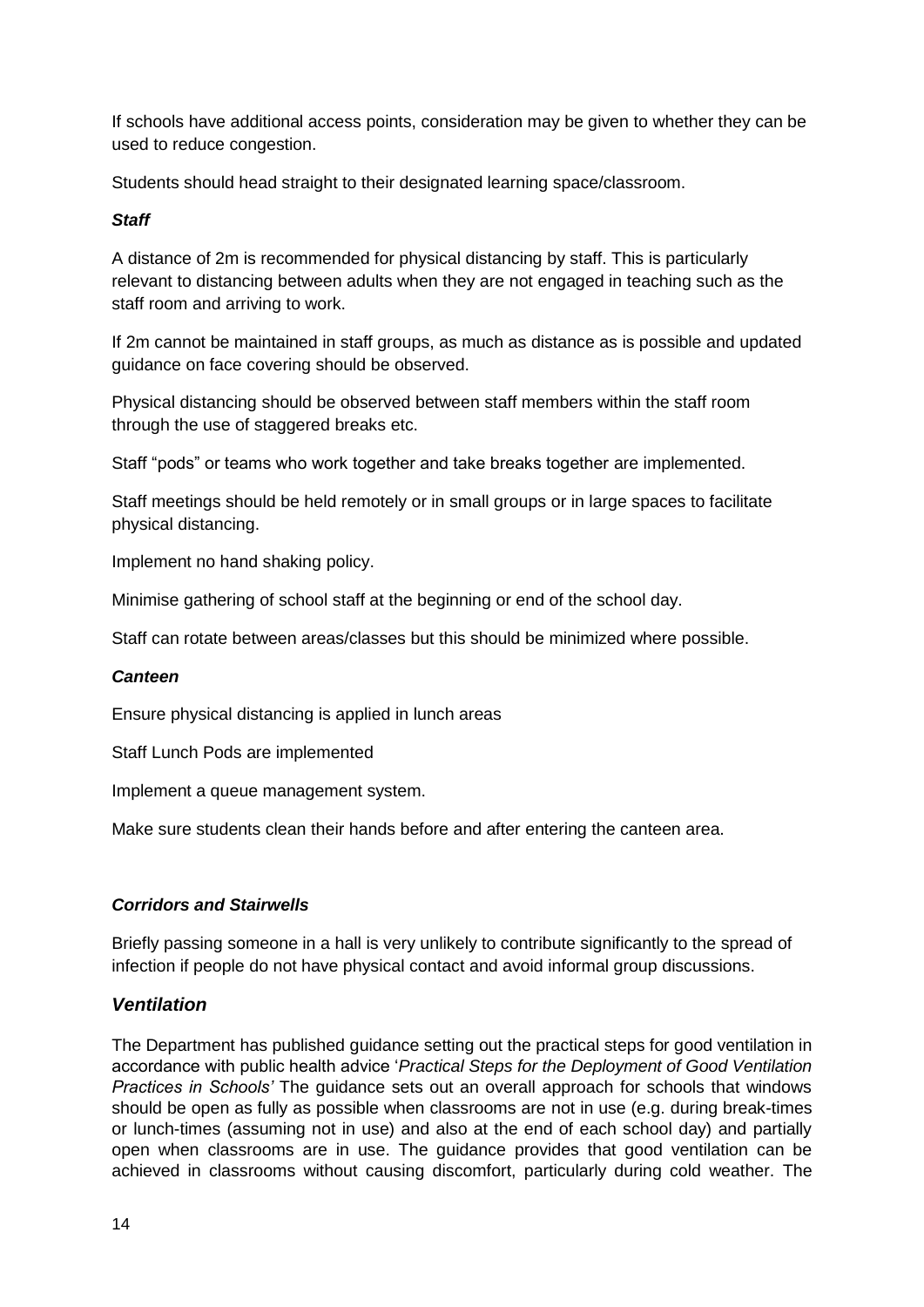Department has also published guidance on how these practical steps measures can be supplemented and enhanced by the use of Carbon Dioxide (CO<sub>2</sub>) monitors. Links to all aforementioned guidance can be accessed [here.](https://www.gov.ie/en/publication/ad236-guidance-on-ventilation-in-schools/)

# **Use of PPE in Schools**

The Department has published "Guidance to Post Primary Schools on PPE consumables and equipment" on **[gov.ie/backtoschool.](http://www.gov.ie/backtoschool)** This provides schools with the information needed on the appropriate quantities of PPE consumables and equipment to support the safe and sustainable operations of schools.

The updated advice from the HPSC to the Department of Education has recommended that face coverings should be worn by staff members where it is not possible to maintain a physical distance of 2 metres from other staff, parents, essential visitors or students. The Department has accepted this recommendation. Accordingly, it is now a requirement for face coverings to be worn by staff members where it is not possible to maintain a physical distance of 2 metres from other staff, parents, essential visitors or students..

Workers should be trained in the proper use, donning/doffing, cleaning, storing and disposal of PPE. The HPSC has produced posters and videos on the correct donning and doffing of PPE available on the HPSC and HSA websites [https://www.hsa.ie/eng/topics/covid-](https://www.hsa.ie/eng/topics/covid-19_coronavirus_information_and_resources/covid-19_business_supports/business_supports/hse-hpsc_posters_and_videos/)19 coronavirus information and resources/covid-

19 business supports/business supports/hse-hpsc posters and videos/

PPE will also need to be used at certain work activities or work areas. These might include roles such as:

- Performing intimate care
- Where a suspected case of COVID-19 is identified while the school is in operation
- Where staff are particularly vulnerable to infection but are not in the list of those categorised as people in very high risk groups, or may be living with people who are in a very high risk category;
- Administering first aid

## **Reception Areas**

Perspex is used in reception areas where it is not possible for staff to maintain a physical distance of 2m from other staff or students. Minor works funding grant can be used for this purpose.

## **Masks/Face Coverings**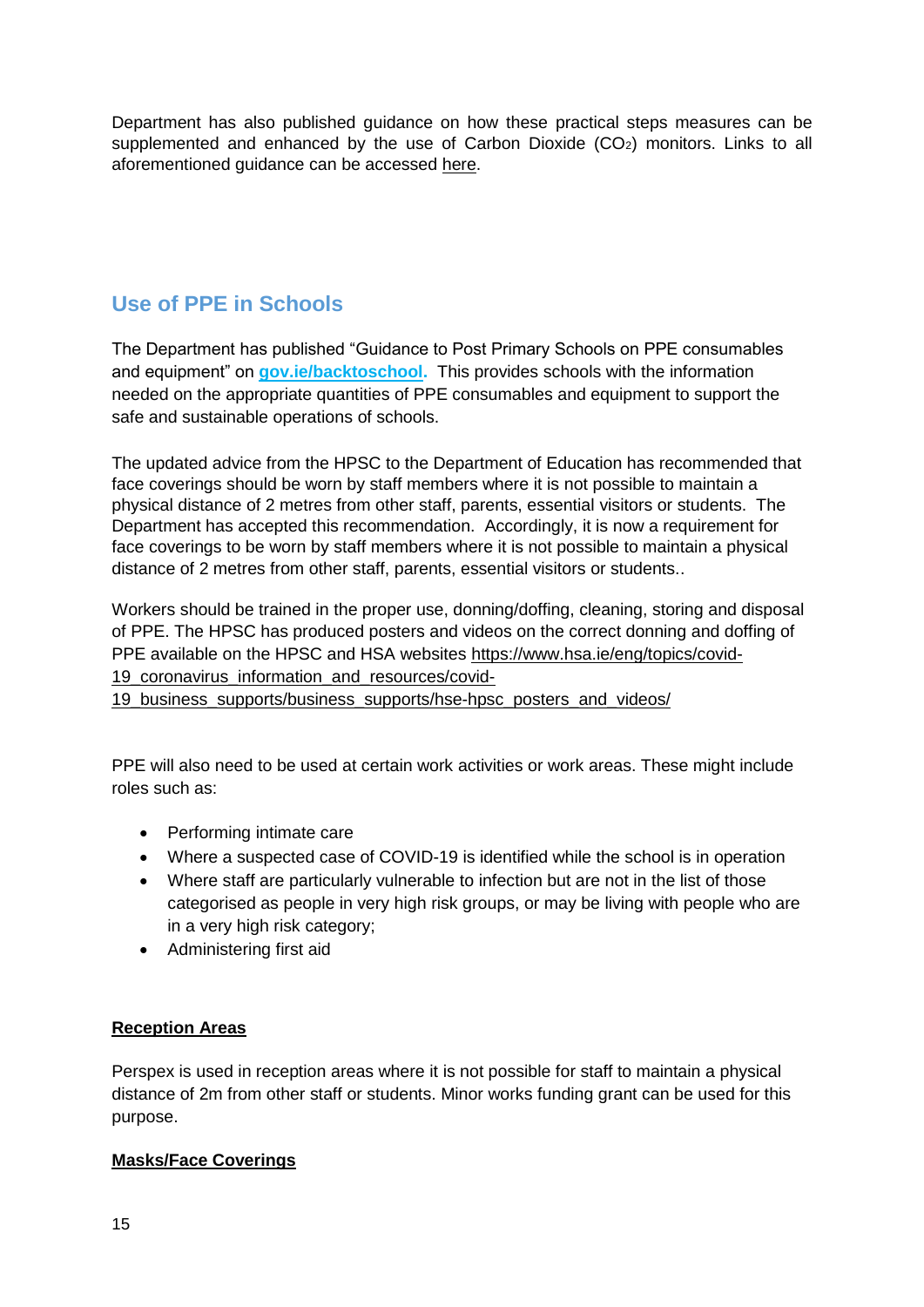The wearing of face masks in general is not a substitute for other measures outlined below (physical distancing, hand hygiene, respiratory etiquette, adequate ventilation, minimising contacts) but they are to be used in addition to these protective measures, especially where maintaining physical/social distancing is difficult.

Face masks act as a barrier to help prevent respiratory droplets from travelling into the air and onto other people when the person wearing the face mask coughs, sneezes, talks or raises their voice. Face masks are therefore intended to prevent transmission of the virus from the wearer (who may not know that they are infected) to those with whom they come into close contact.

It is therefore a requirement that teachers, staff and students attending post primary schools wear a face mask when a physical distance of 2m from other staff or students cannot be maintained.

In certain situations the use of clear visors should be considered, for example staff interacting with students with hearing difficulties or learning difficulties.

All students on the post primary transport scheme should be asked to wear face mask unless there is a good reason not to do so.

Face masks should not be worn by any of the following groups:

- Any person with difficulty breathing
- Any person who is unconscious or incapacitated
- Any person who is unable to remove the face-covering without assistance
- Any person who has special needs and who may feel upset or very uncomfortable wearing the face mask, for example persons with intellectual or developmental disabilities, mental health conditions, sensory concerns or tactile sensitivity.

Further advice from the HPSC on the use of face masks in educational settings was received on the 6th August 2020. This advice is available [here.](https://assets.gov.ie/83506/86fba2a7-26da-4c19-bce3-b0d01aaaf59b.pdf)

All staff and students wearing face masks should be reminded to not touch the face covering and to wash or sanitise their hands (using hand sanitiser) before putting on and after taking off the face mask.

Information should be provided on the proper use, removal, and washing of cloth face coverings

<https://www.youtube.com/watch?v=T6ZqdpLfSqw>

All teachers and staff should be aware that they should wash or sanitize hands (using a hand sanitizer) before and after helping a student put on or adjust a face mask.

Face masks should be washed after every day of use and/or before being used again, or if visibly soiled.

Face masks should not be worn if they are wet. A wet cloth face covering may make it difficult to breathe.

Schools should consider having additional disposable face coverings available for students, teachers, and staff in case a back-up face mask is needed during the day.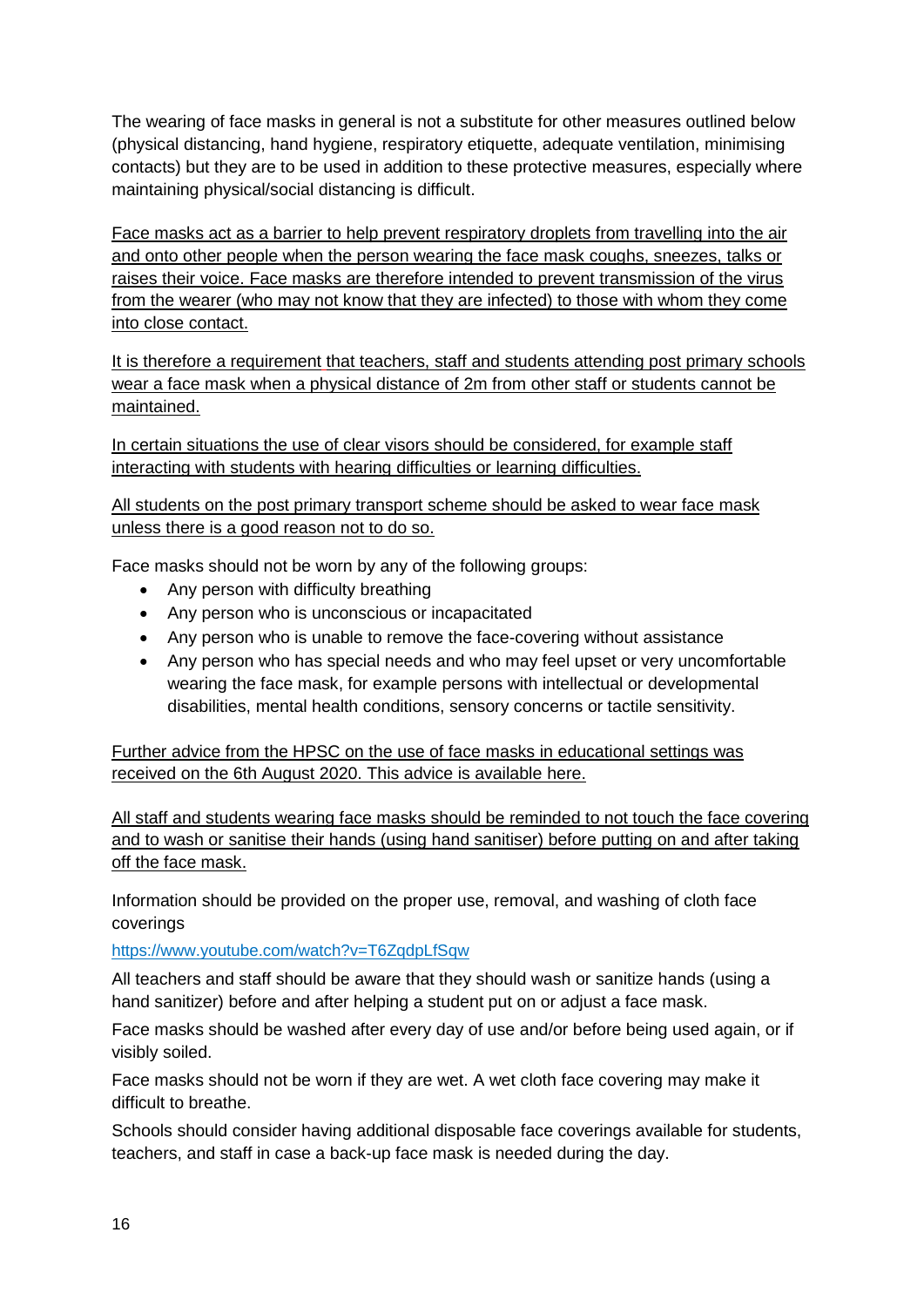Whilst staff may wish to utilize their own face mask on a day-to-day basis, schools should have available a stock of additional disposable or multi-use face masks, or if appropriate face visors, available for staff in case a back-up face covering is needed throughout the day or where required on an ongoing basis.

## **Medical Grade Masks**

Schools must provide medical grade masks in the EN14683 category to all SNAs and teachers in special schools and special classes and those staff by necessity that need to be in close and continued proximity with pupils with intimate care needs including School Bus Escorts.

Wearing a face mask does not negate the need to stay at home if symptomatic.

## **Gloves**

The use of disposable gloves in the school by students or staff is not generally appropriate but may be necessary for matters such as cleaning, intimate care settings or when administering first aid. Routine use does not protect the wearer and may expose others to risk from contaminated gloves.

Routine use of disposable gloves is not a substitute for hand hygiene.

### **Aprons**

Aprons may also be appropriate in certain circumstances including for intimate care needs or for staff assigned to cleaning an area where a suspected or confirmed case of COVID-19 was present.

# **Impact of COVID-19 on certain school activities**

#### *Choir/Music Performance*

Choir practices/performances and music practices/performances involving wind instruments may pose a higher level of risk and special consideration should be given to how they are held ensuring that the room is well-ventilated and the distance between performers is maintained.

#### *Sport Activities*

Schools should refer to the HPSC guidance on Return to Sport. Link to return to sport protocols is found here.

#### <https://www.gov.ie/en/publication/07253-return-to-sport-protocols/>

#### *Shared Equipment*

Art – Where possible students should be encouraged to have their own individual art and equipment supplies.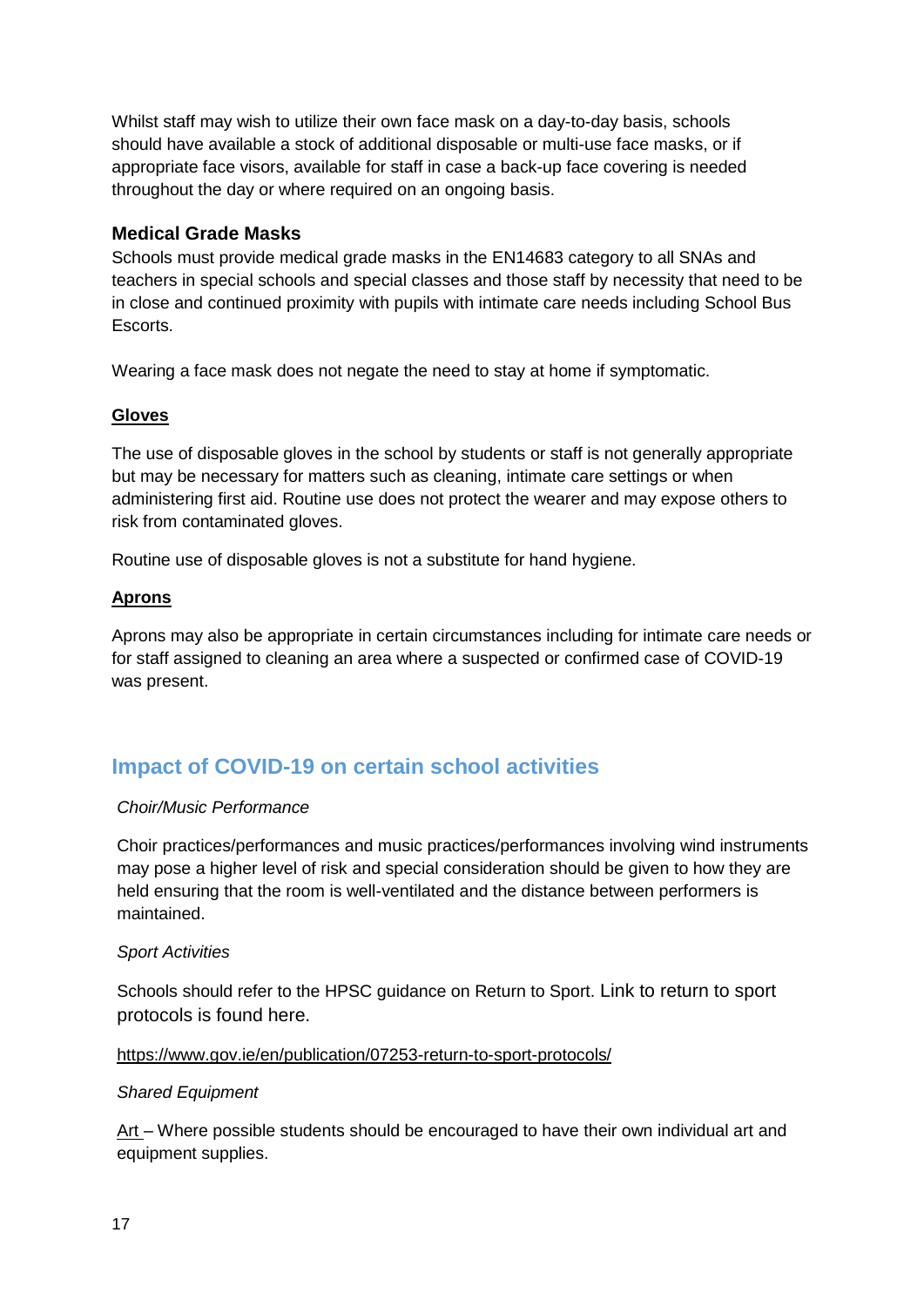Electronics – Users should sanitize their hands before and after use of devices. Devises will be cleaned by IT Technical staff throughout the day using specialized product..

Musical Equipment/Instruments – To the greatest extent possible, instruments should not be shared between students and if sharing is required, the instruments should be

Library Policy – Where practical students should have their own books. Textbooks that are shared should be covered in a wipeable plastic covering that can be wiped with a suitable household cleaning agent between uses. Students should be encouraged to perform hand hygiene after using any shared item.

Shared Sports Equipment – Minimise equipment sharing and clean shared equipment between uses by different people.

# **Hygiene and Cleaning in Schools**

The Department of Education has provide additional funding to schools to support the enhanced cleaning required to minimise the risks of COVID-19.

The specific advice in relation to school cleaning is set out in the HPSC advice and is covered in the induction training. This advice sets out the cleaning regime required to support schools to prevent COVID-19 infections and the enhanced cleaning required in the event of a suspected cases of COVID-19. Schools are asked to carefully read and understand the cleaning advice and to apply that to all areas of the school as appropriate.

Schools are reminded to take particular care of the hygiene arrangements for hand washing and toilet facilities.

In summary, each school setting should be cleaned at **least once per day**. Additional cleaning if available should be focused on frequently touched surfaces – door handles, hand rails, chairs/arm rests, communal eating areas, sink and toilet facilities.

If students are moving between classrooms consideration may be given to appropriate cleaning products being provided to enable them to wipe down their desk, chair and surface before leaving the room.

All staff will have access to cleaning products and will be required to maintain cleanliness of their own work area.

Staff should thoroughly clean and disinfect their work area before and after use each day.

There will be regular collection of used waste disposal bags from offices and other areas within the school facility**.** 

Shower facilities shall not be available for use by staff or students due to the increased risk associated with communal shower facilities and areas. This shall be reviewed in line with government guidance.

Staff must use and clean their own equipment and utensils (cup, cutlery, plate etc.).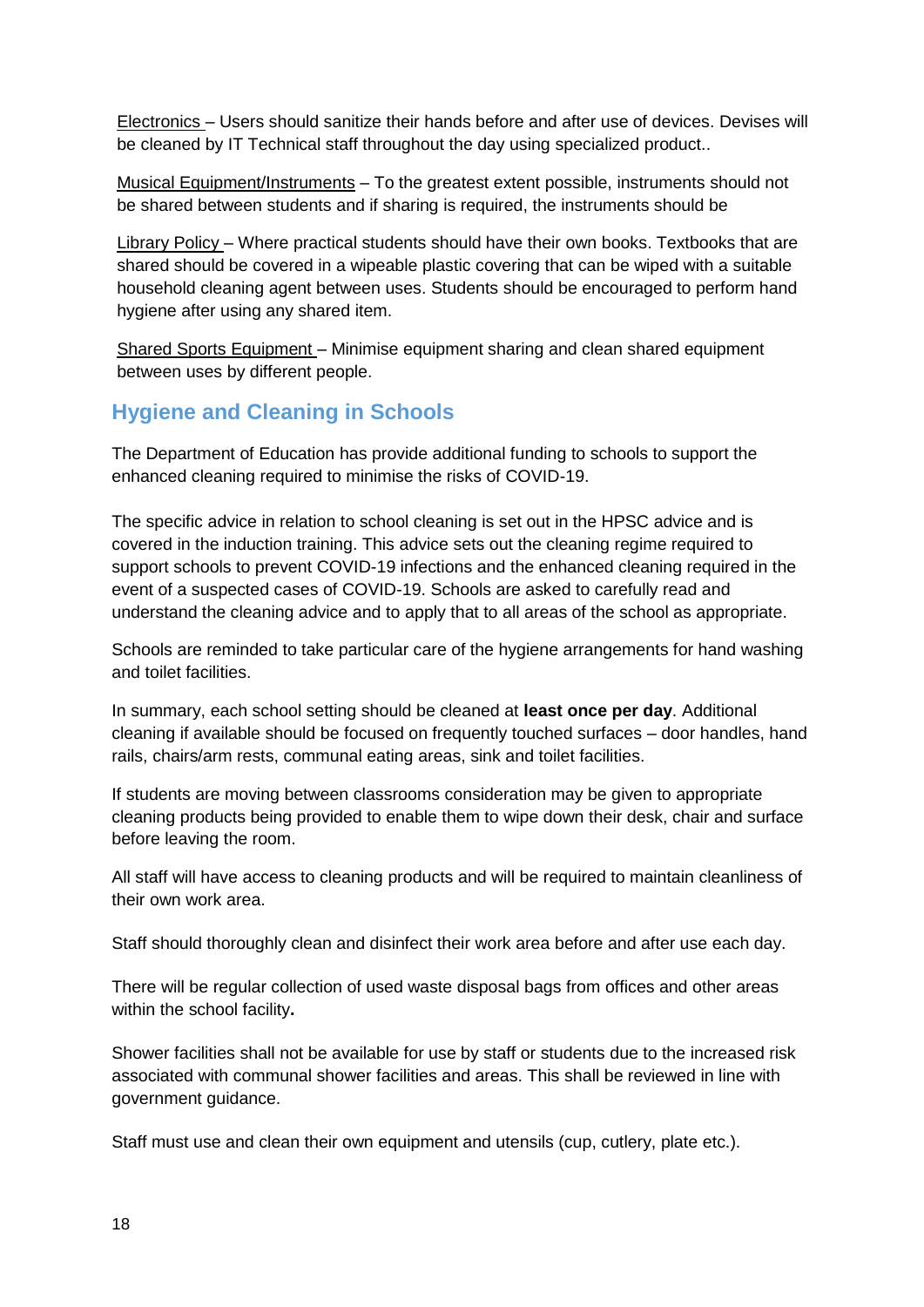## *Cleaning/Disinfecting rooms where a student/staff member with suspected COVID-19 was present*

The rooms should be cleaned as soon as practicable possible.

Once the room is vacated the room should not be reused until it has been thoroughly cleaned and disinfected and all surfaces are dry.

Disinfection only works on things that are clean. When disinfection is required it is always in addition to cleaning.

Person/s assigned to cleaning should avoid touching their face while they are cleaning and household gloves and a plastic apron.

Clean the environment and furniture using disposable cleaning cloths and a household detergent followed by disinfection with a chlorine based product (household bleach).

Pay special attention to frequently touched surfaces, the back of chairs, couches, door handles and any surfaces that are visibly soiled with body fluids.

Once the room has been cleaned and disinfected and all surfaces are dry, the room can be reused.

If a student or staff diagnosed with COVID-19 spent time in a communal area like a canteen, play area or if they used the toilet or bathroom facilities, then the areas should be cleaned with household detergent followed by a disinfectant (as outlined in the HPSC interim health advice) as soon as is practically possible.

## **Dealing with a Suspected Case of COVID-19**

Staff or students should not attend school if displaying any symptoms of COVID-19. Remind students in your Tutor class of this on a regular basis. The following outlines how this school will deal with a suspected case that may arise in the school setting.

If a student displays symptoms of COVID-19 while at school the following are the procedures to be implemented:

- •The teacher asks teacher next door to supervise his/her group while s/he escorts student to isolation room, located in extension area, second room on right.
- •Teacher maintains a distance from student/2 metres.
- •A supply of masks, sanitation items are kept in the isolation room. Open Windows.
- •Once student is in isolation room the teacher/admin staff informs DP/Aileen and teacher returns to class
- •DP requests admin staff to inform Parent/Guardian immediately.
- •If a second room is required the first extension room is used.
- •Room changes are put in place for room student came from and the room is cleaned. A sign is also placed on door indicating that the room is out of use.
- •The individual should avoid touching people, surfaces and objects. Advice should be given to the person presenting with symptoms to cover their mouth and nose with the disposable tissue provided when they cough or sneeze and put the tissue in the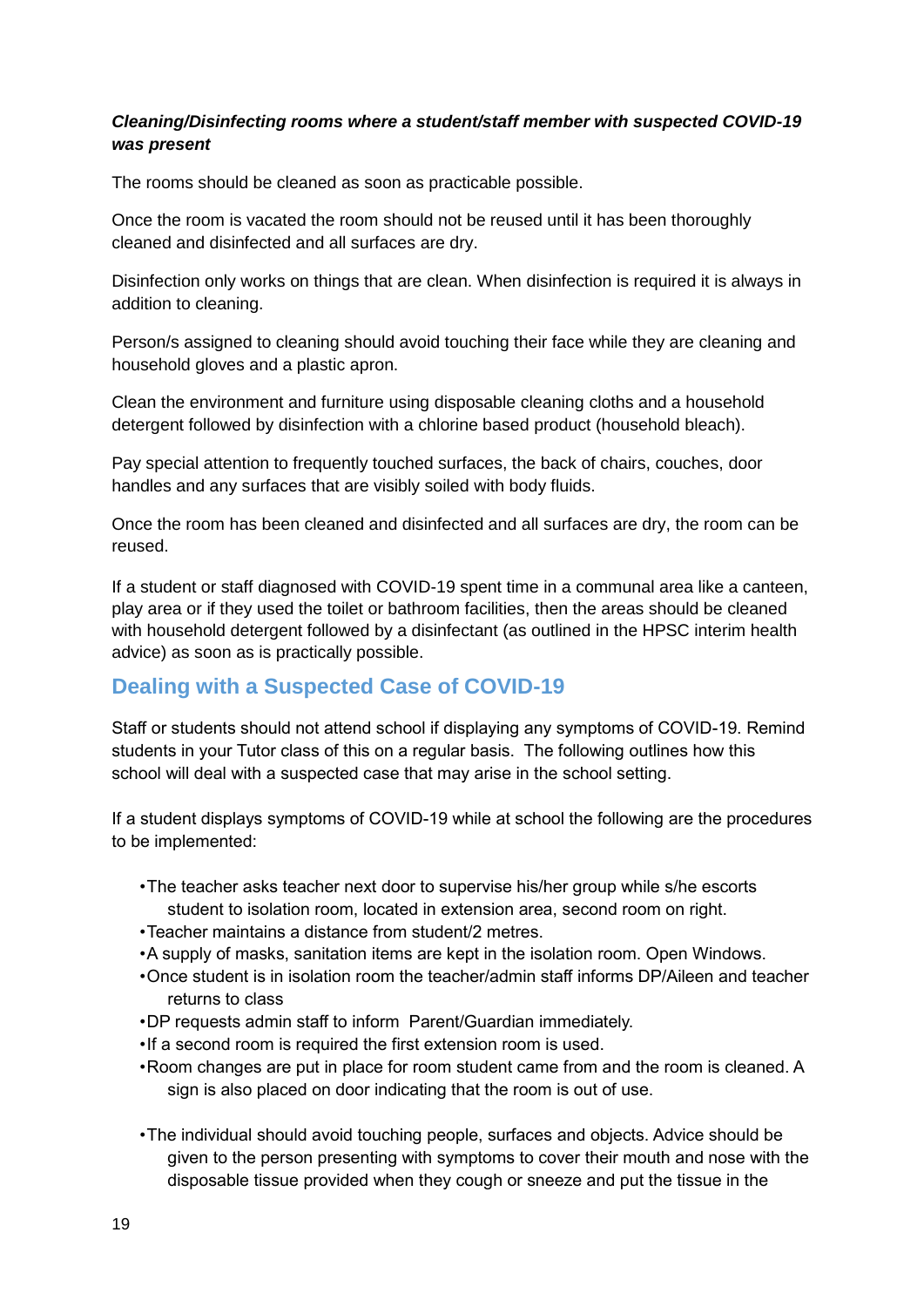waste bag provided;

- •If the student is well enough to go home, arrange for them to be transported home by a family member, as soon as possible and advise them to inform their general practitioner by phone of their symptoms. Public transport of any kind should not be used;
- •If they are too unwell to go home or advice is required, DP contacts 999 or 112 informing them that the sick person is a COVID-19 suspect.

A staff member presenting with covid symptoms goes home to consult GP/HSE or if too unwell is facilitated in an isolation room. Both teacher/student are reassured and assisted. The HSE will inform any staff/parents who have come into close contact with a diagnosed case via the contact tracing process. The HSE will contact all relevant persons where a diagnosis of COVID-19 is made. The instructions of the HSE should be followed and staff and student confidentiality is essential at all times. School staff should be encouraged to download the HSE COVID-19 tracker app to assist Public Health for contract tracing purposes.

# **Staff Duties**

Staff have a statutory obligation to take reasonable care for their own health and safety and that of their colleagues and other parties.

The cooperation and assistance of all staff is essential to reduce the risk of spread of COVID19 and to protect health and safety as far as possible within the school. All staff have a key role to play.

In this regard and in order to facilitate a safe return to work, these duties include, but are not limited to, the following:

- Adhere to the School COVID-19 Response Plan and the control measures outlined.
- Complete the RTW form before they return to work.
- Must inform the Principal if there are any other circumstances relating to COVID-19, not included in the form, which may need to be disclosed to facilitate their safe return to the workplace.
- New staff must complete COVID-19 Induction Training and any other training required prior to their return to school.
- Must be aware of, and adhere to, good hygiene and respiratory etiquette. Coordinate practices and work with their colleagues to ensure that physical distancing is maintained.
- Make themselves aware of the symptoms of COVID-19 and monitor their own wellbeing.
- Self-isolate at home and contact their GP promptly for further advice if they display any symptoms of COVID-19.
- Not return to or attend school if they have symptoms of COVID-19 under any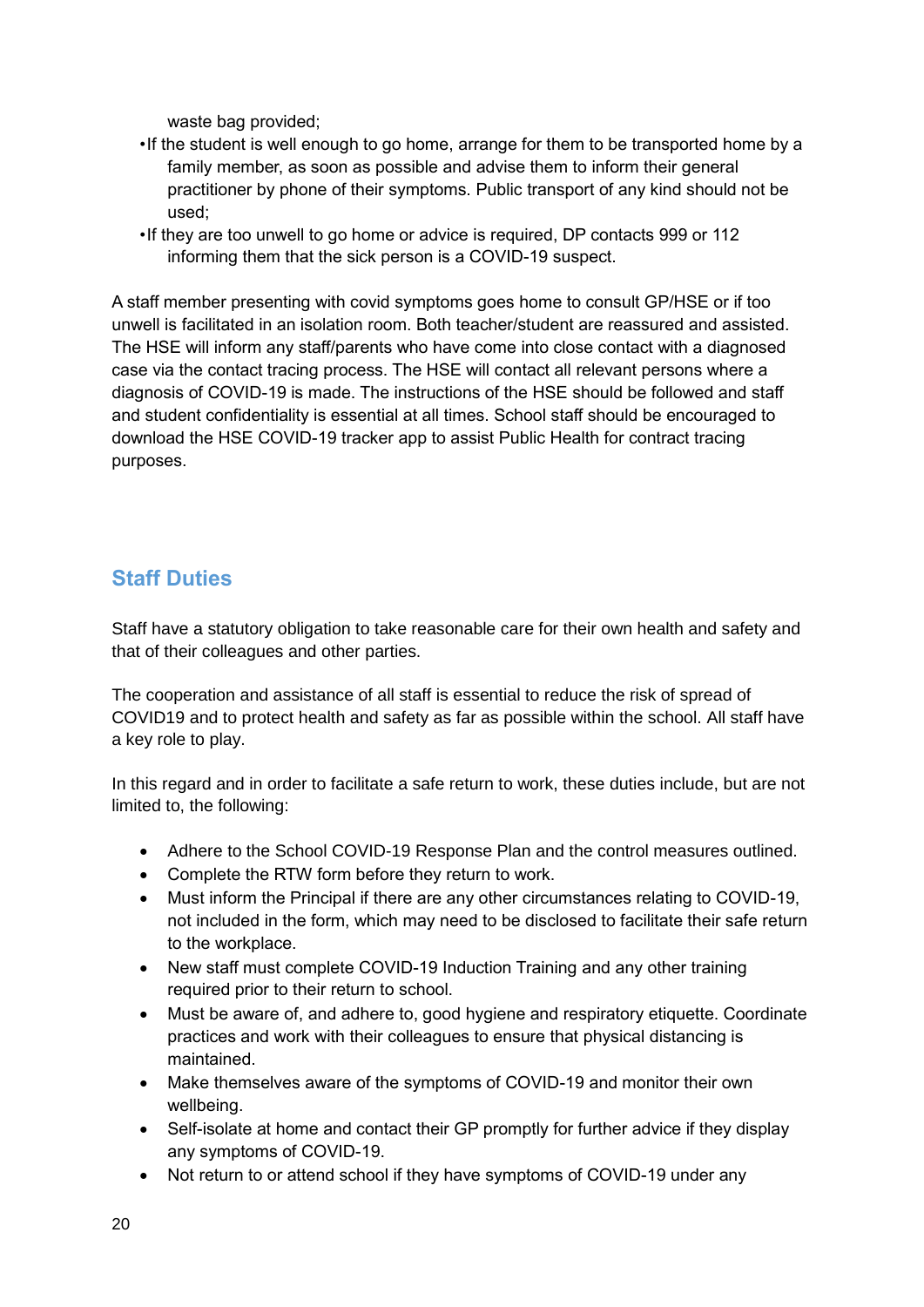circumstances.

- Follow the HSE guidance if they are identified as a close contact.
- If they have travelled outside of Ireland; in such instances staff are advised to consult and follow latest Government advice in relation to foreign travel.
- If they develop any symptoms of COVID-19 whilst within the school facility, they should adhere to the procedure outlined above.
- Keep informed of the updated advice of the public health authorities and comply with same.
- Cooperate with any public health personnel and their school for contact tracing purposes and follow any public health advice given in the event of a case or outbreak in their school
- Undergo any COVID-19 testing that may be required as part of mass or serial testing as advised by Public Health

## **COVID-19 related absence management**

The management of a COVID-19 related absence will be managed in line with agreed procedures with the Department of Education.

## **Employee Assistance Service**

The Department recognises the need for school staff wellbeing and collective self-care. Support for school staff wellbeing will be provided by Department Support Services including the PDST and CSL, as well as by the HSE's Health Promotion Team. An [Occupational Health Strategy](https://www.education.ie/en/Education-Staff/Information/Occupational-Health-Strategy/) is in place as a supportive resource for individual staff members in schools. The aim of the Occupational Health Strategy is to promote the health and wellbeing of employees in the workplace, with a strong focus on prevention. The Occupational Health Strategy comprises the Employee Assistance Service and the Occupational Health Service. The Employee Assistance Service (EAS) is provided by Spectrum.Life under the logo of 'Wellbeing Together: Folláinne Le Chéile'.

The EAS is a self-referral service where employees have access to a dedicated free-phone confidential helpline 1800 411 057 available 24 hours a day, 365 days a year providing advice on a range of issues such as wellbeing, legal, financial, mediation, management support etc. The service is also available via SMS, WhatsApp, e-mail, live chat and call back request. All points of contact for the service are qualified, accredited and experienced mental health professionals.

Where required, short-term counselling is available to employees and their families (over the age of 18 years and living at home).

The EAS also provides advice and support to managers and delivers interventions to help them deal with health and wellbeing issues in the workplace.

A bespoke wellbeing portal and app is available which offers access to podcasts, blogs, live chats and videos on topics around wellbeing and mental health, family life, exercise and nutrition. E-Learning programmes across mental health, sleep and a range of wellbeing topics are also available. In addition online cognitive behavioural therapy is provided. As part of the services provided by Spectrum.Life, a Mental Health Promotion Manager is available to develop and deliver evidence based mental health and wellbeing initiatives to reduce stigma and improve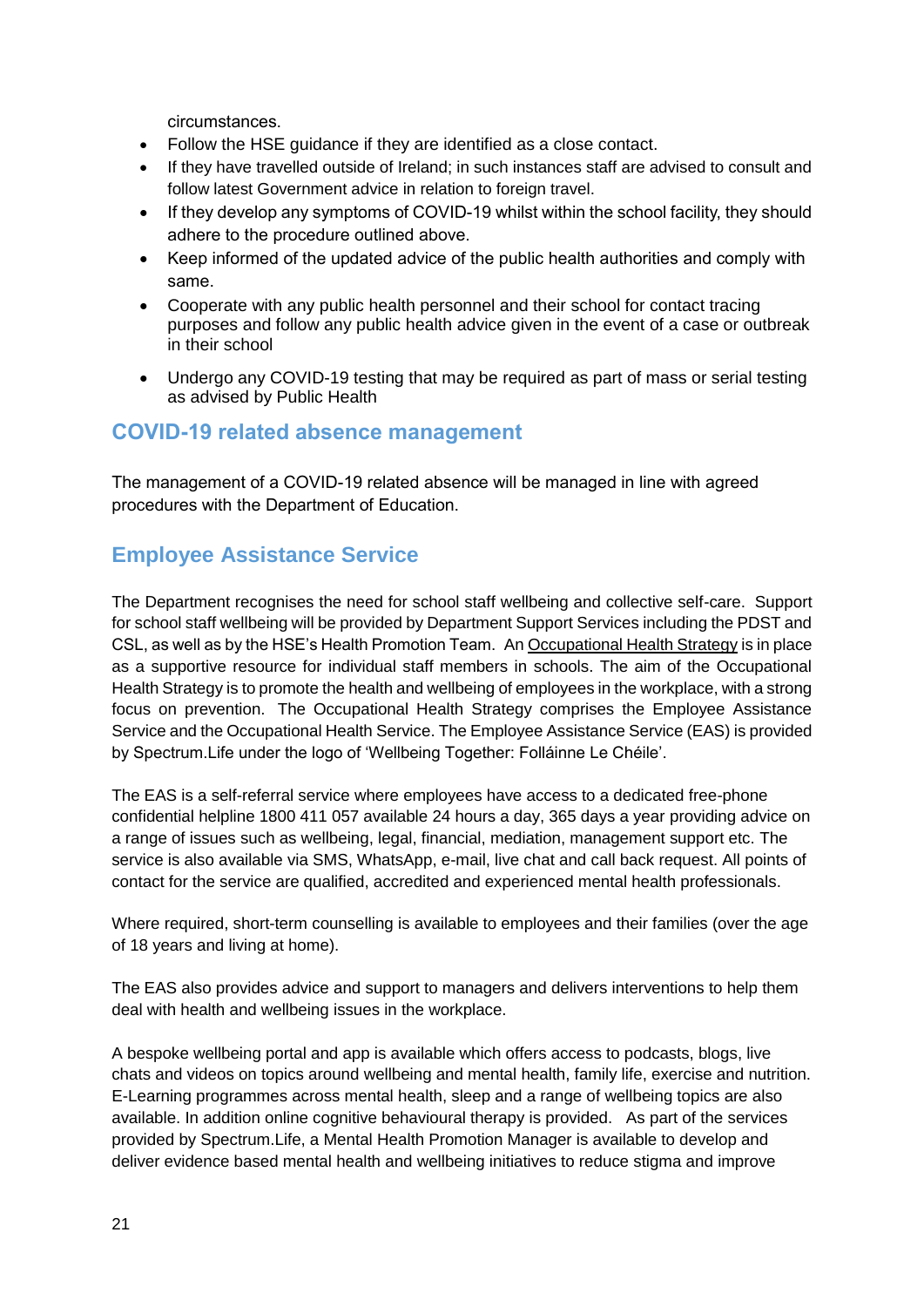mental health literacy and to increase engagement with the service. Spectrum.Life also provides a series of webinars and presentations to promote wellbeing in schools.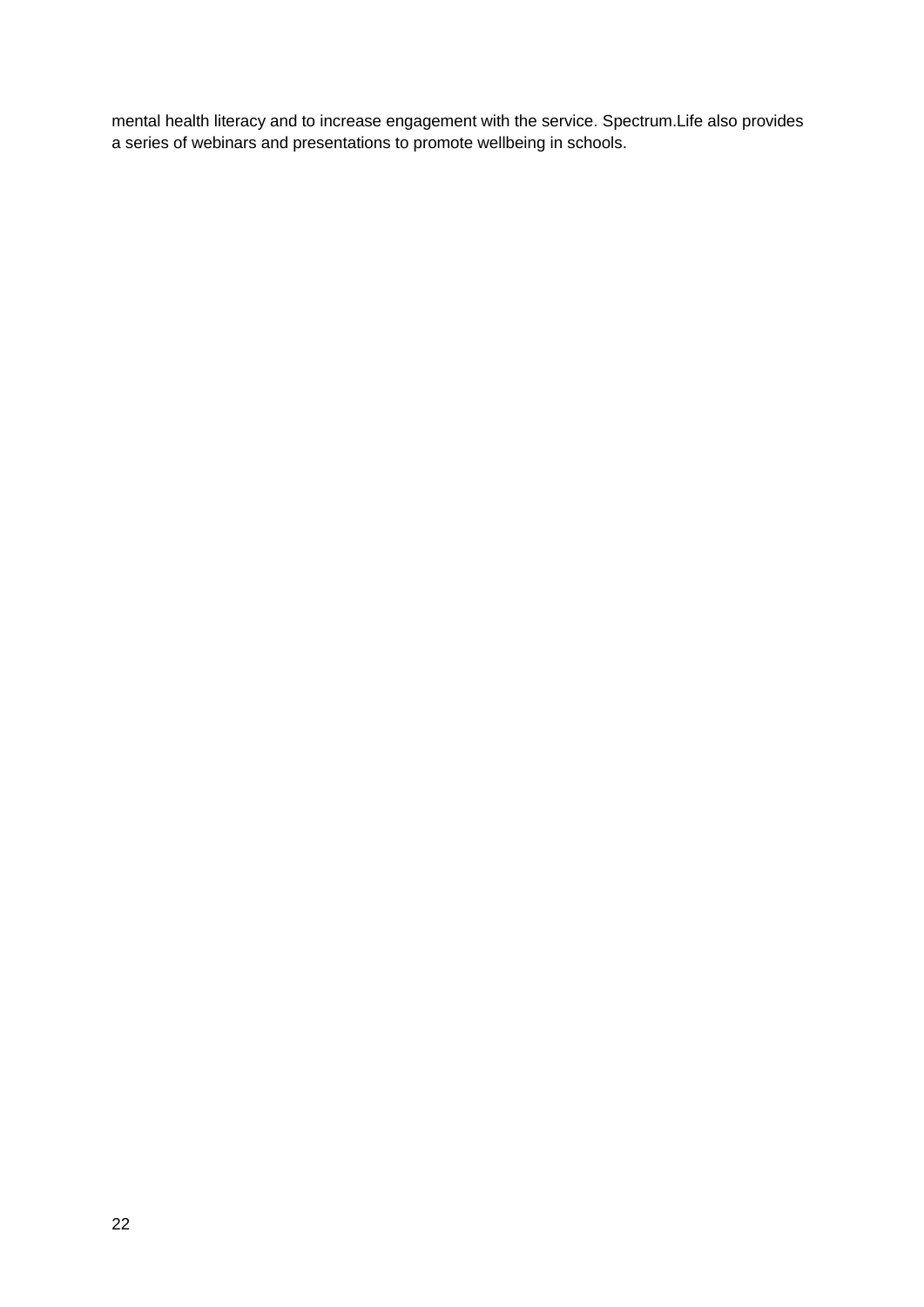#### Risk Assessment

COVID-19 Risk Template (List identifies COVID-19 as the hazard and outlines infection prevention control measures required to deal with this risk)

| <b>Hazard Is the</b><br>S | hazard<br>present<br>?Y/N | Wh<br>at is<br>the<br>risk<br>? | <b>Risk</b><br>rating<br>$H=High$<br>M=Mediu all<br>m L=Low control | Controls<br>(When                                                                                                                                                                         | Is this<br>contr<br>ol in<br>place<br>7 | Action/to do<br>list/outstandi<br>ng controls<br>*Risk rating<br>applies to                                                                                                                                                                                                                                                                                                                                                                                                                                                                             | Person<br>responsib<br>le.                                  | Signatur<br>e and<br>date<br>when<br>action |
|---------------------------|---------------------------|---------------------------------|---------------------------------------------------------------------|-------------------------------------------------------------------------------------------------------------------------------------------------------------------------------------------|-----------------------------------------|---------------------------------------------------------------------------------------------------------------------------------------------------------------------------------------------------------------------------------------------------------------------------------------------------------------------------------------------------------------------------------------------------------------------------------------------------------------------------------------------------------------------------------------------------------|-------------------------------------------------------------|---------------------------------------------|
| COVID-<br>19              | $\mathsf{N}$              | Illness                         | H                                                                   | School<br>Covid19<br>Response<br>Plan in<br>place in line<br>with<br>Department<br>of<br>Education<br>guidance<br>and the<br>Work<br>Safely<br>Protocol<br>and public<br>health<br>advice | Yes                                     | Examples of<br><b>Actions</b><br>Follow public<br>health guidance<br>from HSE re<br>hygiene and<br>respiratory<br>etiquette<br>Complete School<br>COVID-19 Policy<br>Statement<br>Return to Work<br>Forms received<br>and reviewed<br><b>Induction Training</b><br>provided<br>Contact log in<br>place<br>Complete<br>checklists as<br>required:<br>School<br>Management<br>How to deal with<br>a suspected case<br>Follow<br>Department of<br>Education<br>Guidance on<br>mask wearing, re-<br>configuration of<br>classrooms and<br>social distancing | Name of<br>staff<br>member<br>Principal<br>Pauline<br>Duffy | Pauline<br>Duffy                            |

If there is one or more High Risk (H) actions needed, then the risk of injury could be high and immediate action should be taken. Medium Risk (M) actions should be dealt with as soon as possible. Low Risk (L) actions should be dealt with as soon as practicable.

Risk Assessment carried out by: Pauline Duffy Principal, Anthony Dowling LWR, Nicola Walsh LWR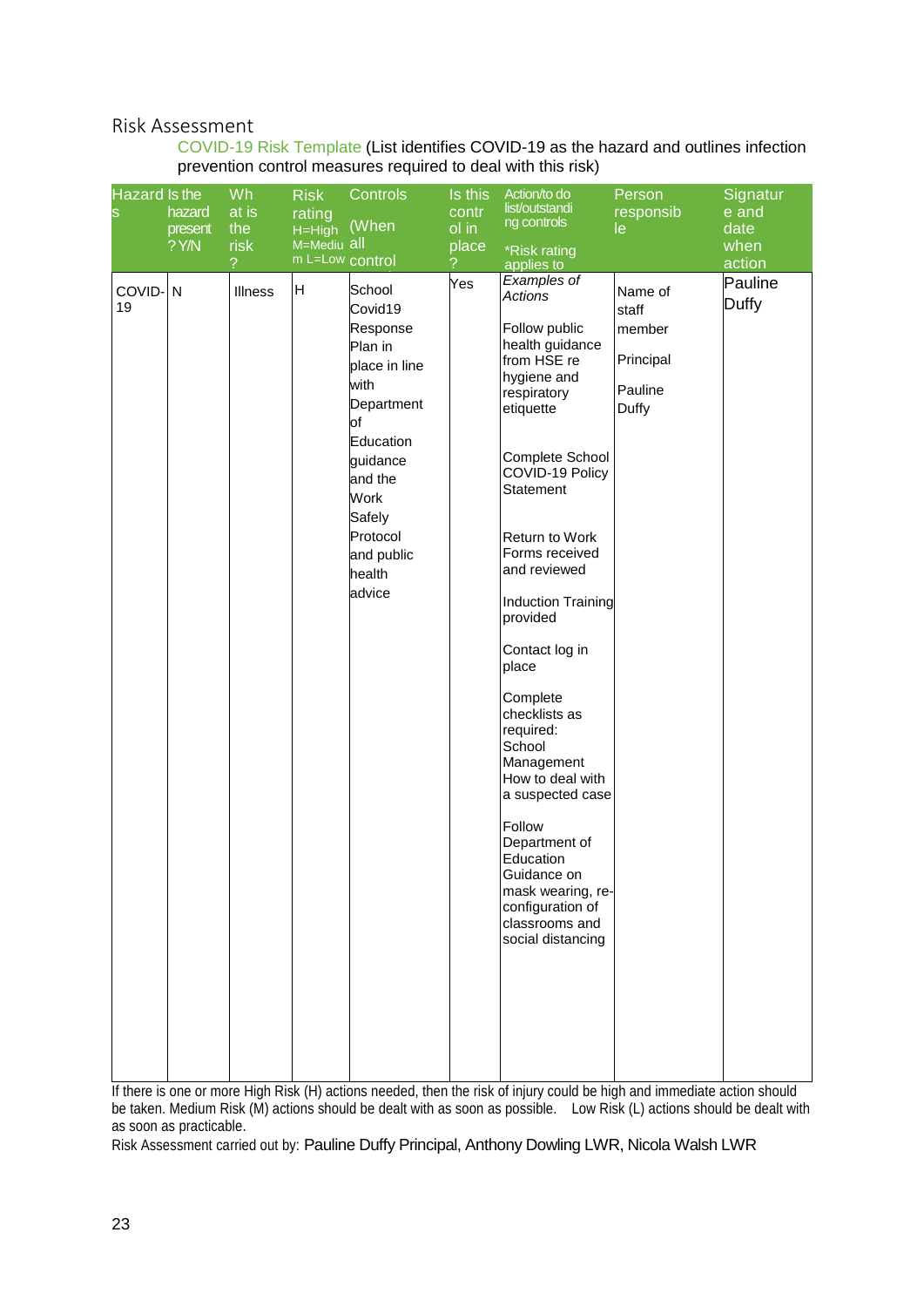# **Health and Safety Control of COVID-19 Policy for Students Collinstown Park Community College**

### **1. Introduction**

Under the Safety Health and Welfare at Work Act 2005, the board of management/ETB of Collinstown Park Community College as employer is required to ensure, so far as is reasonably practicable, the safety, health and welfare at work of all employees of the school. The employer is further required to manage and conduct the school in such a way as to ensure, so far as is reasonably practicable, that individuals at the place of work who are not employees, such as students, parents/guardians, visitors to the school, are not exposed to risks to their safety, health or welfare.

This policy is influenced by the need to minimise the risk of introduction of COVID-19 into the school community and to prevent its spread. Although it is acknowledged that no single action or set of actions will completely eliminate the risk of COVID-19 transmission, adherence to this policy will contribute to the reduction of that risk of transmission.

In accordance with this policy, students are expected to comply with the standards of behaviour set out in this policy or as directed by the school to prevent the introduction and spread of COVID-19. The COVID-19 control measures are consistent with current advice from the HSE, the Health and Safety Authority, the Department of Education and Skills and the Department of Foreign Affairs and, as such, may be subject to change. Students and parents/guardians will be notified of any changes to the control measures.

Students are expected to comply with all directions from school staff in relation to the school's COVID-19 control measures. Any failure or refusal to comply with this policy or to follow instructions of school staff should be dealt with in accordance with the school's Code of Behaviour.

Parents/guardians are required to supply the school with a phone number/s of available person/s who can be contacted at all times and who will be available to collect a student from the school should the need arise.

#### **2. Symptoms of COVID-19**

Symptoms of COVID-19 are similar to symptoms of cold or flu. The most common symptoms are:

- fever
- cough
- shortness of breath
- loss of sense of smell or taste

More information regarding the most up-to-date signs and symptoms of COVID-19 is available on the HSE website.

## **3. Standards of Behaviour expected of students to help prevent the introduction or spread of COVID -19 in the school**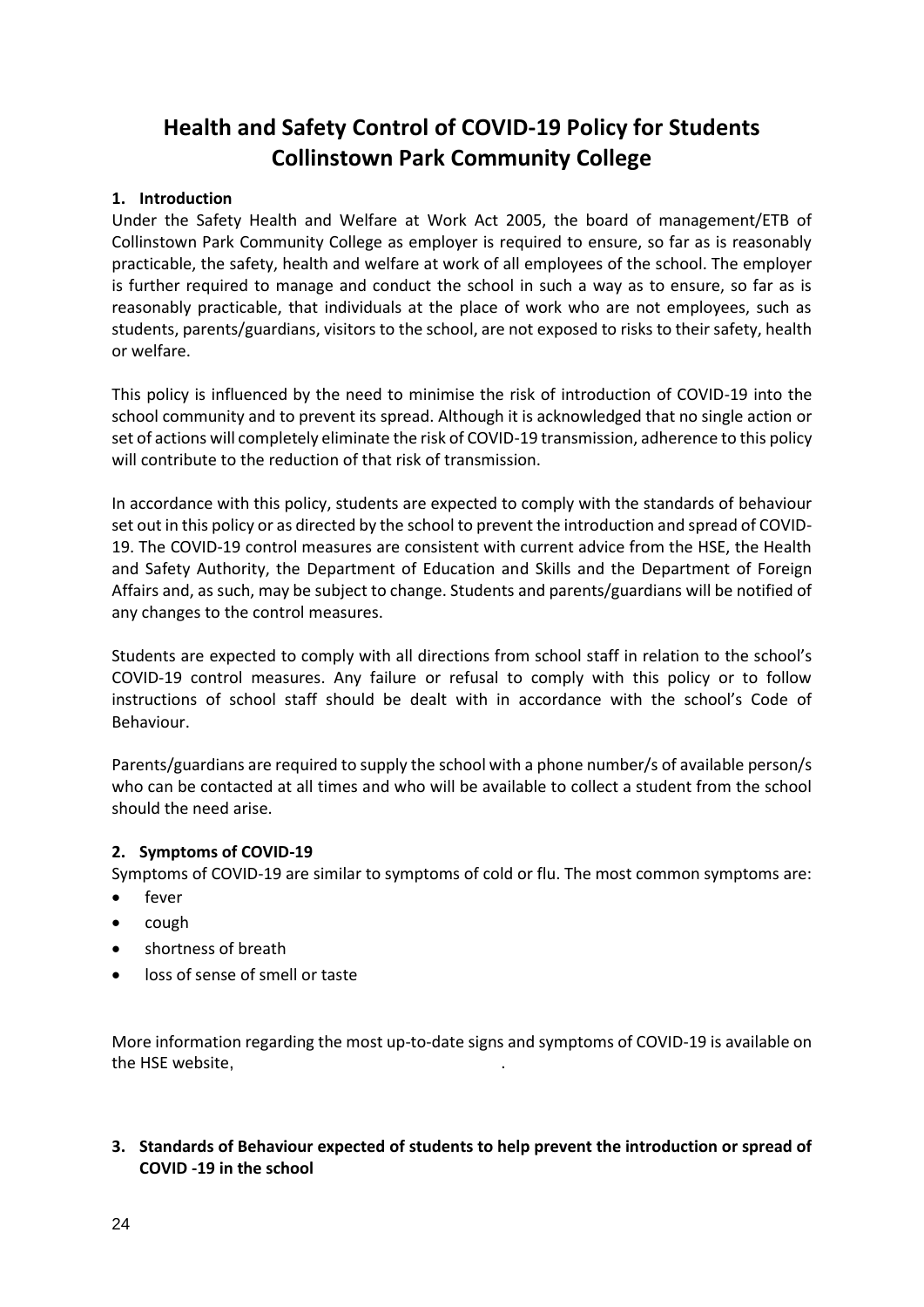- Students are expected to comply with any control measures directed by the school to prevent the introduction and spread of COVID-19, including, but not limited to:
- maintaining a social-distance of at least 1 metre and where possible, 2 metres, from other students and staff;
- wearing a face covering (applicable at post-primary level). All students at post-primary level, are required to wear a face covering subject to a limited number of exceptions set out in relevant Department of Education guidance. Face coverings must not contain any slogans/logos/images that may cause upset or be deemed offensive to any member of the school community.
- performing hand hygiene with a hand sanitiser on entering the school.
- repeating hand-hygiene at regular intervals throughout school day and when directed by school staff;
- maintaining good respiratory-hygiene. In this regard students should:
	- o cover nose/mouth with a tissue when coughing/sneezing and dispose of used tissue in waste bin and perform hand hygiene
	- o cough or sneeze into the inner elbow (upper sleeve) rather than into the hand, if no tissues are available.
	- o keep contaminated hands away from the eyes and nose
	- o carry out hand hygiene after contact with respiratory secretions and contaminated objects/materials
	- o not spit or deliberately cough or sneeze at or towards any other person in the school
- not sharing materials or stationery, such as pens, calculators, rulers, etc. with other students;
- not attending school for 14 days after returning from travel out of the country in line with Government guidelines for travel;
- not attending school if displaying COVID-19 like symptoms and remaining out of school for such period as is required in accordance with HSE/GP advice
- not attending school where tested positive for COVID-19 and remaining out of school for such period as is required in accordance with HSE/GP advice
- not attending school if identified by the HSE as a person who has been in contact with another person, unless fully vaccinated who has contracted COVID-19 and remaining out of school for such period as is required in accordance with HSE/GP advice;  $\mathbb D$  not attending school if a member of the student's household is displaying COVID-19 symptoms, unless fully vaccinated and remaining out of school for such period as is required in accordance with HSE/GP advice.
- telling a teacher or other member of staff where a student feels unwell at school. In that regard–
	- o the student will require to be collected from the school as soon as possible by a parent/guardian or a person designated by the parent/guardian for such purpose.
	- $\circ$  parents must ensure that the school has up-to-date contact details so that they can be contacted by the school if required.  $\mathbb D$  complying with any other such directions as advised by the DES and/or HSE and communicated to the school community.

Students should be aware that the above list is non-exhaustive. Students are expected to follow all instructions from staff which aim to prevent the introduction COVID-19 into the school and minimise its spread.

## **4. Failure to comply with the standards of behaviour**